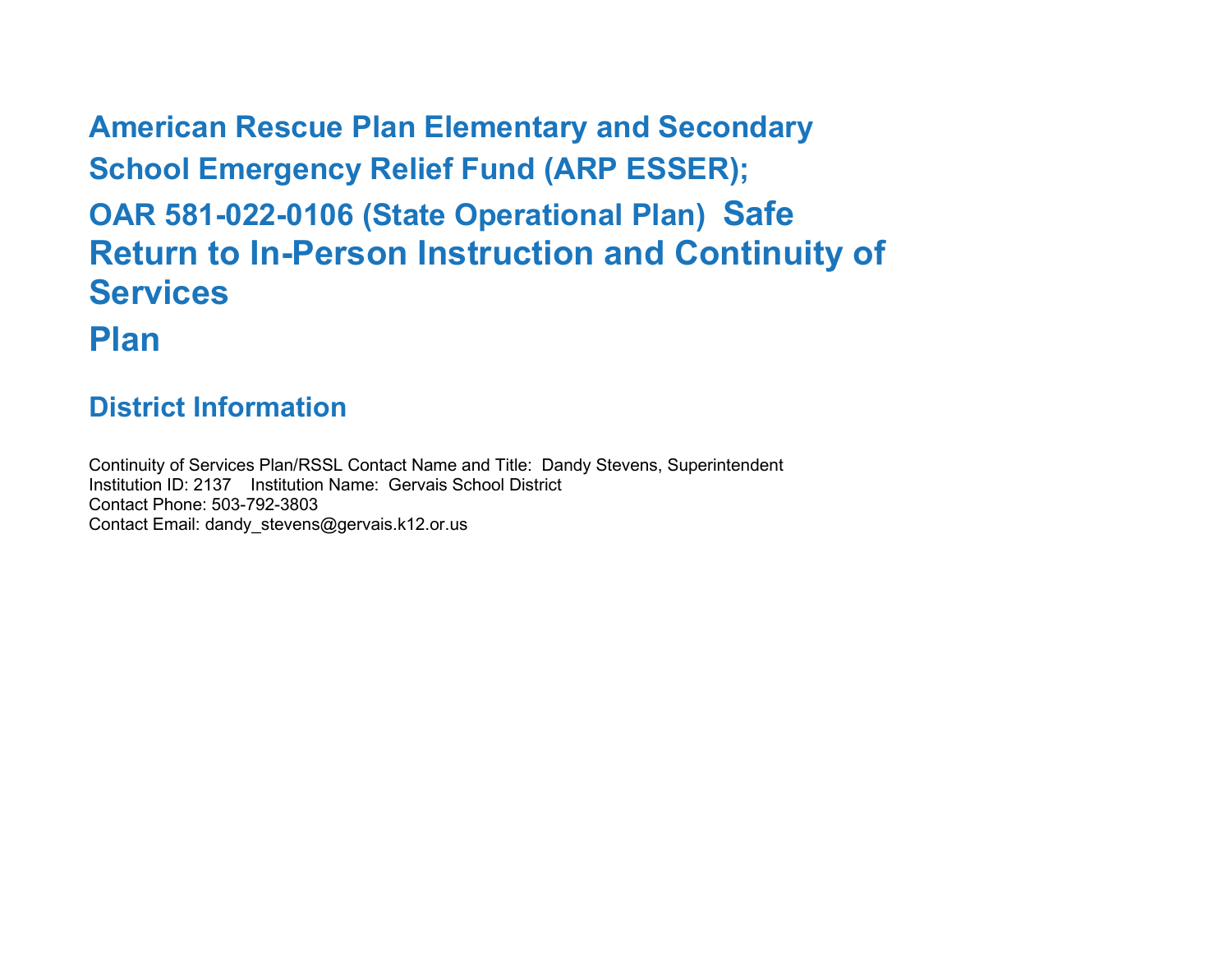#### Page2 of 15

# **Safe Return to In-Person Instruction and Continuity of Services Plan**

In order to best support students and families with the safest possible return to school for the 2021 school year, the Oregon Department of Education (ODE) has created an operational plan template to align guidance from the federal and state level in support of local decision-making and transparency of health and safety measures in the communities that school districts serve. The Safe Return to In-Person Instruction and Continuity of Services Plan serves the following purposes:

1) Replaces the Ready Schools, Safe Learners Operational Blueprint required under Executive Order

21-06; and 2) Meets the requirements for:

- a. An operational plan required under OAR 581-022-0106(4), while aligning the CDC Guidance on School Reopening with the Ready Schools, Safe Learners Resiliency Framework for the 2021-22 School Year (RSSL Resiliency Framework);
- b. Section 2001(i)(1) of the ARP ESSER and the US Department of Education's Interim Final Requirements for Safe Return/Continuity of Services Plan; and
- c. Communicable Disease Plan and Isolation Plan under OAR 581-022-2220 (Division 22 requirements).

As districts plan and implement the recommendations in ODE's RSSL Resiliency Framework, they will need to consider a continuum of risk levels when all recommendations cannot be fully implemented. For example, universal correct wearing of face coverings between people is one of the most effective preventive measures. However, there will be times when this is not possible based on a specific interaction or a physical space limitation, such as during meal times. It will be necessary to consider and balance the mitigation strategies described to best protect health and safety while ensuring full time in person learning.

ODE remains committed to the guiding principles introduced in spring of 2020 to generate collective action and leadership for efforts to respond to COVID-19 across Oregon. These principles are updated to reflect the current context:

- **Ensure safety and wellness**. Prioritizing basic needs such as food, shelter, wellness, supportive relationships and support for mental, social, and emotional health of students and staff.
- **Center health and well-being**. Acknowledging the health and mental health impacts of this past year, commit to creating learning opportunities that foster creative expression, make space for reflection and connection, and center on the needs of the whole child rather than solely emphasizing academic achievement.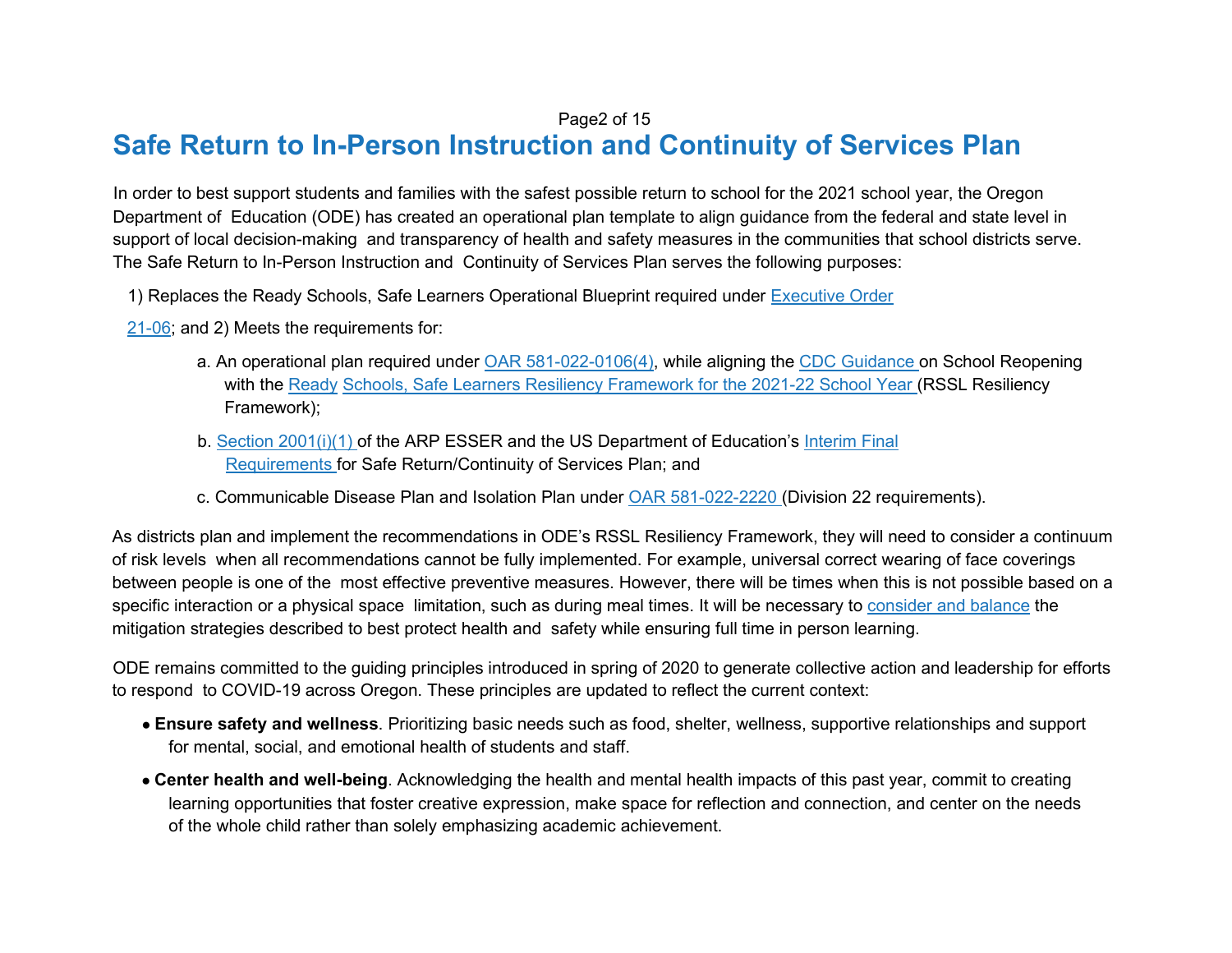- **Cultivate connection and relationship**. Reconnecting with one another after a year of separation can occur through quality learning experiences and deep interpersonal relationships among families, students and staff.
- **Prioritize equity**. Recognize the disproportionate impact of COVID-19 on Black, American Indian/Alaska Native, and Latino/a/x, Pacific Islander communities; students experiencing disabilities; students living in rural areas; and students and families navigating poverty and houselessness. Apply an equity-informed, anti-racist, and anti-oppressive lens to promote culturally sustaining and revitalizing educational systems that support every child.
- **Innovate**. Returning to school is an opportunity to improve teaching and learning by iterating on new instructional strategies, rethinking learning environments, and investing in creative approaches to address unfinished learning.

| <b>ARP ESSER &amp;</b><br>OAR 581-022-0106<br><b>Component</b>                 | Extent to which district has adopted policies,<br>protocols, or procedures and description of<br>policies, protocols, or procedures adopted to<br>ensure continuity of services                                                                                                                                                                                                                                                                                                                                                                                                                                        | How do the district's policies, protocols, and<br>procedures center on equity?                                                                                                                                                                                                                                                                                                                                                                                                                                                                                                                                                                                                                                                      |
|--------------------------------------------------------------------------------|------------------------------------------------------------------------------------------------------------------------------------------------------------------------------------------------------------------------------------------------------------------------------------------------------------------------------------------------------------------------------------------------------------------------------------------------------------------------------------------------------------------------------------------------------------------------------------------------------------------------|-------------------------------------------------------------------------------------------------------------------------------------------------------------------------------------------------------------------------------------------------------------------------------------------------------------------------------------------------------------------------------------------------------------------------------------------------------------------------------------------------------------------------------------------------------------------------------------------------------------------------------------------------------------------------------------------------------------------------------------|
| Devote time for<br>students and staff to<br>connect and build<br>relationships | GSD students and staff will continue to connect and<br>build relationships through:<br>Continued focus on student relationships and<br>establishing rapport.<br>Prioritizing students building connections and<br>community in their classrooms and buildings.<br>Teach and support routines that focus on<br>$\bullet$<br>physical and emotional safety<br>Regular instruction time for SEL lessons in K-<br>12 classrooms throughout the school year.<br>Building mental health professionals and<br>counselors will prioritize reconnecting with<br>those students who have received services in<br>the prior year. | Gervais School District policies regarding the<br>devotion to time for staff and students to connect<br>and build relationships will be done through an<br>equity-informed, anti-racist, and anti-oppressive<br>lens, with the intention to promote culturally<br>sustaining and revitalizing educational and mental<br>health systems that support every child. These<br>opportunities will be made available to all children<br>including those who may be online. Student<br>attendance will be reviewed and those not<br>attending and missing these opportunities will be<br>sought out and provided with additional support.<br>The district's adoption and application of the<br>Every Student Belongs policy is also at the |

#### **Planning Mental Health Supports**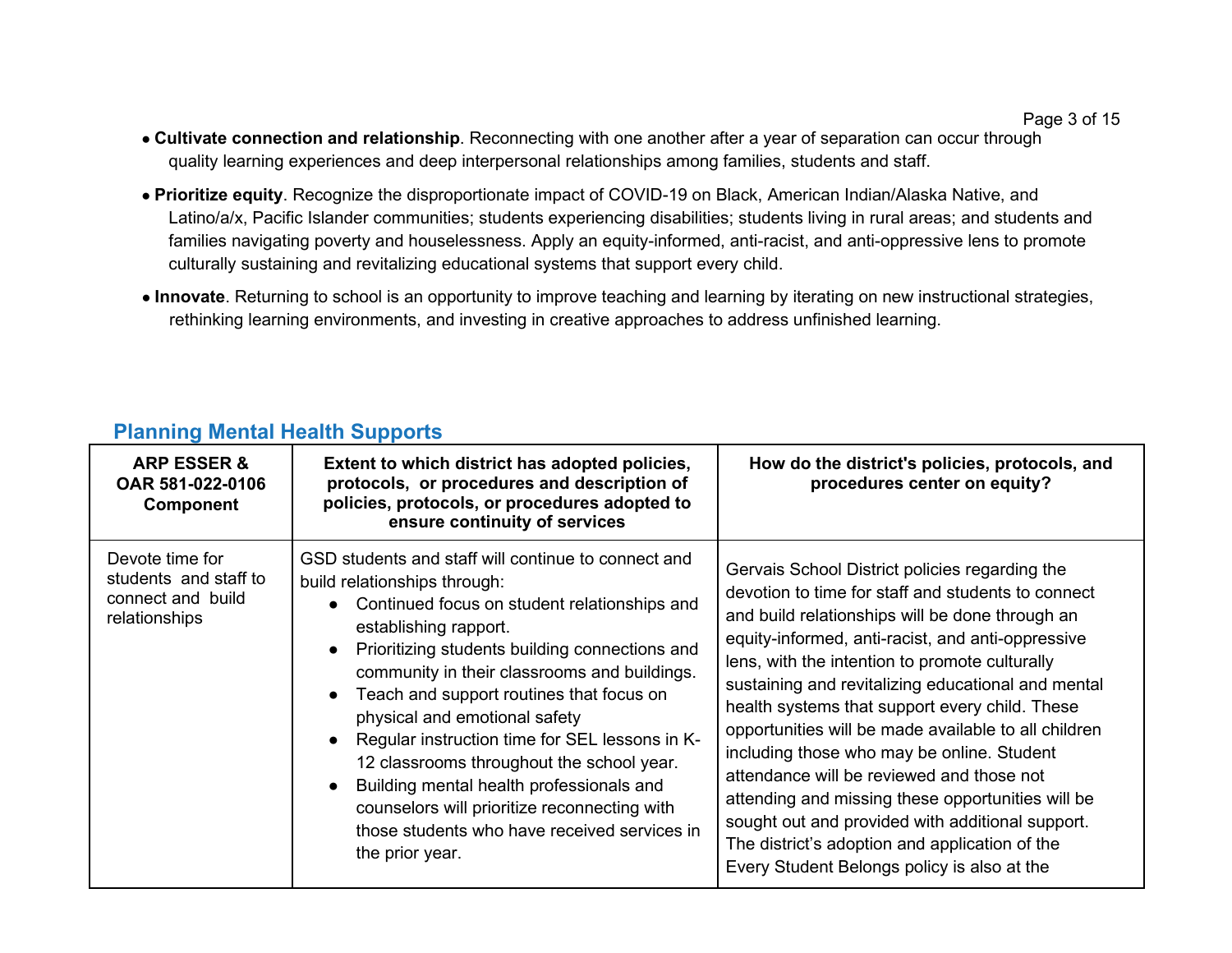|                                                                                                                                                                      | District-wide Behavior Support Team will<br>$\bullet$<br>review previous year's referrals for service to<br>ensure continuity of services.                                                                                                                                                                                                                                                                                                                                                        | forefront of all programing and outreach.                                                                                                                                                                                                                                                                                                                                                          |
|----------------------------------------------------------------------------------------------------------------------------------------------------------------------|---------------------------------------------------------------------------------------------------------------------------------------------------------------------------------------------------------------------------------------------------------------------------------------------------------------------------------------------------------------------------------------------------------------------------------------------------------------------------------------------------|----------------------------------------------------------------------------------------------------------------------------------------------------------------------------------------------------------------------------------------------------------------------------------------------------------------------------------------------------------------------------------------------------|
|                                                                                                                                                                      | GHS CARE Team will review at-risk student<br>situations, provide support, and attempt to remove<br>barriers to student learning.                                                                                                                                                                                                                                                                                                                                                                  |                                                                                                                                                                                                                                                                                                                                                                                                    |
|                                                                                                                                                                      | GHS PAWS program will be making contact with all<br>students (and their families) who are credit deficient<br>(especially 5th and 6th year students) and attempt to<br>re-engage them in school.                                                                                                                                                                                                                                                                                                  |                                                                                                                                                                                                                                                                                                                                                                                                    |
| Ample class time, and<br>private time if needed,<br>for creative<br>opportunities that<br>allow students and<br>staff to explore and<br>process their<br>experiences | Weekly SEL lessons through BASE Education<br>(RULER, Sanford-Harmony, PAX, etc.).<br>Opportunities for SEL group discussion and<br>learning activities.<br>Building counseling staff and administrators<br>will maintain visibility throughout their buildings<br>to support students and staff.<br>Staff will continue to utilize Behavior Support<br>$\bullet$<br>Team referrals for those students and families<br>in need.<br>Staff are encouraged to seek support to<br>process experiences. | Gervais School District policies regarding the<br>provision of class time for creative opportunities<br>for students to explore and process their<br>experiences will be done through an equity-<br>informed, anti-racist, and anti-oppressive lens,<br>with the intention to promote culturally sustaining<br>and revitalizing educational and mental health<br>systems that support every child. |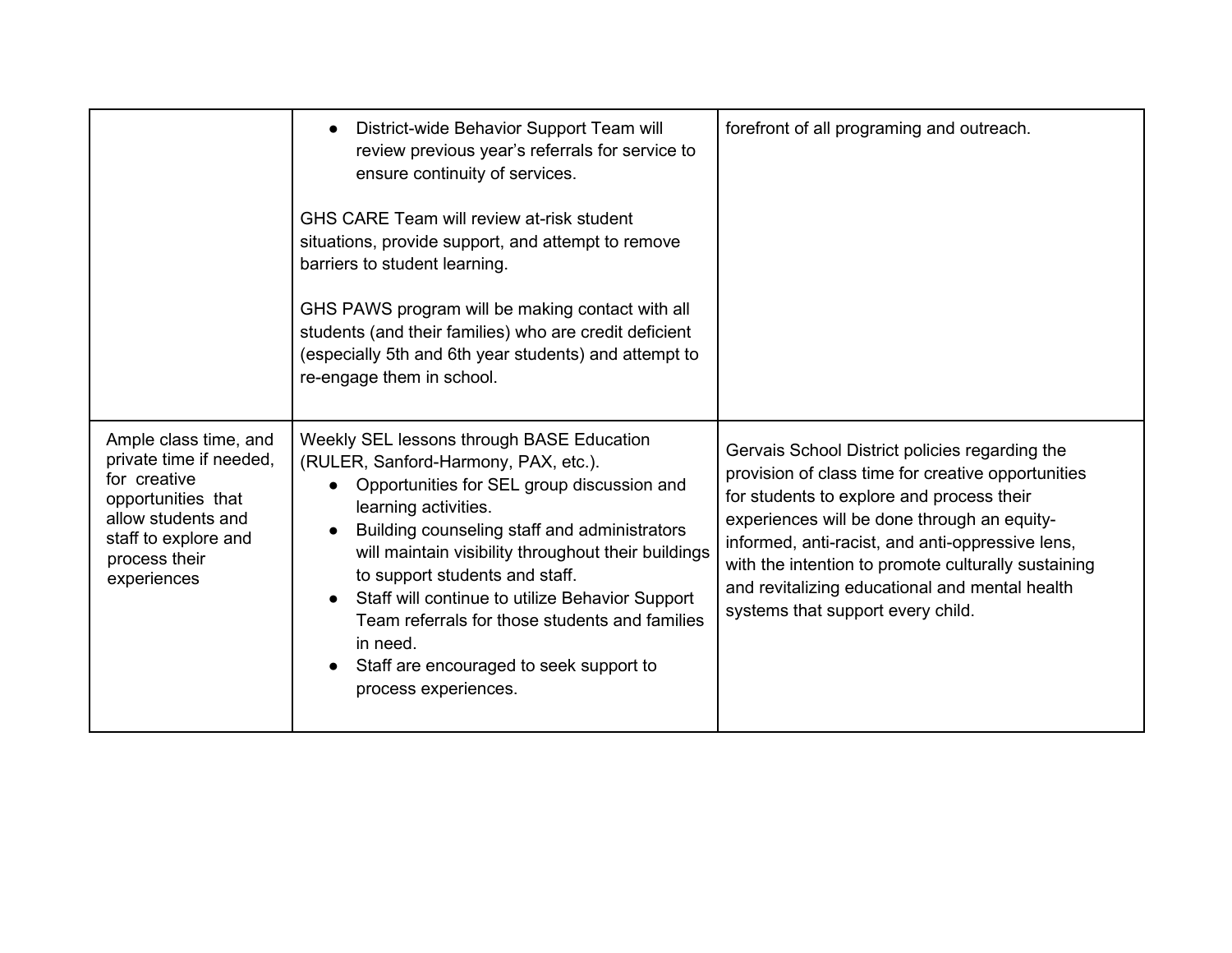| <b>ARP ESSER &amp;</b><br>OAR 581-022-0106<br><b>Component</b>                                                              | Extent to which district has adopted policies,<br>protocols, or procedures and description of<br>policies, protocols, or procedures adopted to<br>ensure continuity of services                                                                                                                                                                                                                                                                                                                                                                                           | How do the district's policies, protocols, and<br>procedures center on equity?                                                                                                                                                                                                                                                                                                           |
|-----------------------------------------------------------------------------------------------------------------------------|---------------------------------------------------------------------------------------------------------------------------------------------------------------------------------------------------------------------------------------------------------------------------------------------------------------------------------------------------------------------------------------------------------------------------------------------------------------------------------------------------------------------------------------------------------------------------|------------------------------------------------------------------------------------------------------------------------------------------------------------------------------------------------------------------------------------------------------------------------------------------------------------------------------------------------------------------------------------------|
| Link staff, students<br>and families with<br>culturally relevant<br>health and<br>mental health<br>services and<br>supports | The Behavior Support Team (district-wide<br>representation) includes two school counselors, three<br>school-based social workers, a school psychologist, a<br>behavior specialist, a student advocate/behavior<br>management coordinator, family support advocate,<br>county based social worker and administrator.<br>The highest priority of this team is to link students,<br>staff, and families with culturally relevant mental<br>health students and supports. All staff have the ability<br>to refer a student or family in need to the Behavior<br>Support Team. | Gervais School District efforts to link staff,<br>students, and families with culturally relevant<br>health and mental health services and supports<br>will be done through an equity-informed, anti-<br>racist, and anti-oppressive lens, with the intention<br>to promote culturally sustaining and revitalizing<br>educational and mental health systems that<br>support every child. |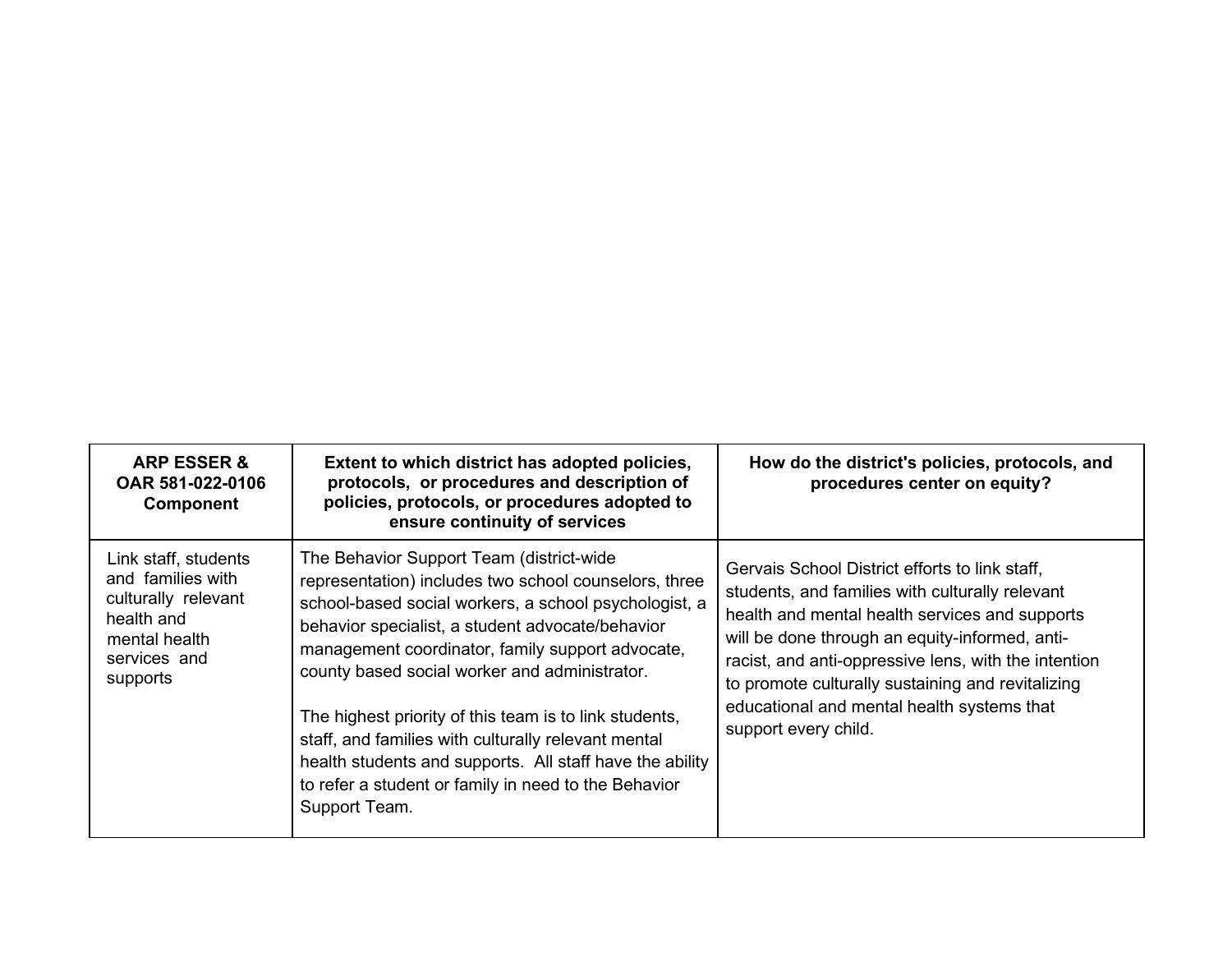| Foster peer/student<br>lead initiatives on<br>well-being and<br>mental health | Developing student focused events to support the<br>pride families have in their culture.<br>GMS Student leadership group offers:<br>"No One Eats Alone" school-wide<br>Mentorship program for incoming 6th graders<br>and new students throughout the year.<br>GMS leadership group learns self-advocacy skills and | Gervais School District efforts to foster peer and<br>student-led initiatives on well-being and metal<br>health will be done through an equity-informed,<br>anti-racist, and anti-oppressive lens, with the<br>intention to promote culturally sustaining and<br>revitalizing educational and mental health<br>systems that support every child. The district has<br>also implemented a new practice of district-wide |
|-------------------------------------------------------------------------------|----------------------------------------------------------------------------------------------------------------------------------------------------------------------------------------------------------------------------------------------------------------------------------------------------------------------|-----------------------------------------------------------------------------------------------------------------------------------------------------------------------------------------------------------------------------------------------------------------------------------------------------------------------------------------------------------------------------------------------------------------------|
|                                                                               | become role models for the student body.                                                                                                                                                                                                                                                                             | emphasis on important monthly celebrations and<br>recognition as well as awareness months. The<br>district practice is to push out those that are to be                                                                                                                                                                                                                                                               |
|                                                                               | GHS Leadership students will lead spirit assemblies.                                                                                                                                                                                                                                                                 | recognized and have plans shared                                                                                                                                                                                                                                                                                                                                                                                      |
|                                                                               | GHS seniors (as chosen by the staff) will help mentor<br>freshmen students through their first year. Meetings<br>will occur during Advisory sessions.                                                                                                                                                                |                                                                                                                                                                                                                                                                                                                                                                                                                       |
|                                                                               | GES Student Leadership Team, in coordination with<br>the GES Staff Culture and Climate Committee, will<br>plan, coordinate, and execute spirit assemblies that<br>accentuate equity and inclusivity throughout our<br>student body.                                                                                  |                                                                                                                                                                                                                                                                                                                                                                                                                       |
|                                                                               | GES facilitates a "Cool 2 Be Kind" Club, which<br>promotes an anti-bullying, upstander culture and<br>climate that supports initiatives like "No One Plays<br>Alone," "No One Eats Alone," and other inclusive<br>initiatives.                                                                                       |                                                                                                                                                                                                                                                                                                                                                                                                                       |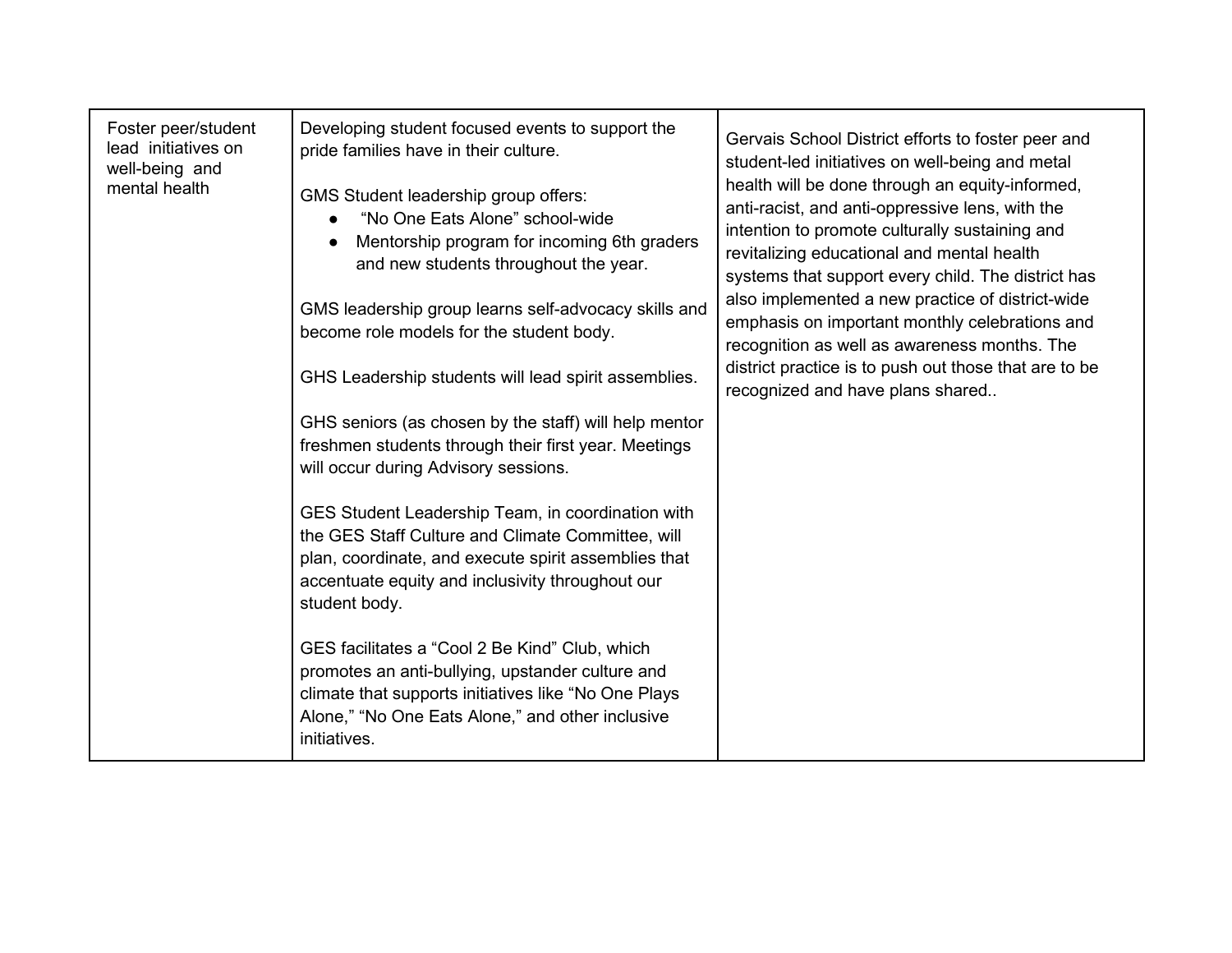| Support student<br>well-being and<br>mental health<br>regarding masking<br>choice. | As the Gervais School Board adopted a resolution to<br>make the wearing of masks and face coverings an<br>individual choice, it is a district priority to promote a<br>safe environment free from bullying for those students<br>who decide to wear or not wear a mask. The district<br>counseling team, which services students K-12, will<br>create plans to educate students, both in whole class<br>formats and individually as needed, to treat mask<br>choice with respect.<br>For those students who are struggling with the<br>decision whether to wear a mask or not will be<br>encouraged to seek guidance from counselors and/or<br>school nurses. Students can be reassured that their<br>decision does not have to be a permanent one and<br>they will have the opportunity to reevaluate their<br>decision at any time. | Gervais School District efforts to foster student<br>well-being and mental health regarding masking<br>choice will be done through an equity-informed,<br>anti-racist, and anti-oppressive lens, with the<br>intention to promote culturally sustaining and<br>revitalizing educational and mental health<br>systems that support every child. |
|------------------------------------------------------------------------------------|---------------------------------------------------------------------------------------------------------------------------------------------------------------------------------------------------------------------------------------------------------------------------------------------------------------------------------------------------------------------------------------------------------------------------------------------------------------------------------------------------------------------------------------------------------------------------------------------------------------------------------------------------------------------------------------------------------------------------------------------------------------------------------------------------------------------------------------|------------------------------------------------------------------------------------------------------------------------------------------------------------------------------------------------------------------------------------------------------------------------------------------------------------------------------------------------|
|------------------------------------------------------------------------------------|---------------------------------------------------------------------------------------------------------------------------------------------------------------------------------------------------------------------------------------------------------------------------------------------------------------------------------------------------------------------------------------------------------------------------------------------------------------------------------------------------------------------------------------------------------------------------------------------------------------------------------------------------------------------------------------------------------------------------------------------------------------------------------------------------------------------------------------|------------------------------------------------------------------------------------------------------------------------------------------------------------------------------------------------------------------------------------------------------------------------------------------------------------------------------------------------|

#### **Communicable Disease Management Plan**

\_

Please provide a link to the district's **communicable disease management plan** that describes measures put in place to limit the spread of COVID-19 within school settings. (OAR 581-022-2220). The advised components of the plan and additional information are found in the Communicable Disease Management Plan section of the RSSL Resiliency Framework and meet the ESSER process requirements of "coordination with local public health authorities."

Link:<https://www.gervais.k12.or.us/wp-content/uploads/2022/03/Pandemic-Plan-3-29-22.pdf>

 $\_$  , and the set of the set of the set of the set of the set of the set of the set of the set of the set of the set of the set of the set of the set of the set of the set of the set of the set of the set of the set of th

| <b>ARP ESSER</b><br>Component | Extent to which district has adopted policies,<br>protocols, or procedures and description of<br>policies, protocols, or procedures to ensure<br>continuity of services | How do the district's policies, protocols,<br>and procedures center on equity? |
|-------------------------------|-------------------------------------------------------------------------------------------------------------------------------------------------------------------------|--------------------------------------------------------------------------------|
|-------------------------------|-------------------------------------------------------------------------------------------------------------------------------------------------------------------------|--------------------------------------------------------------------------------|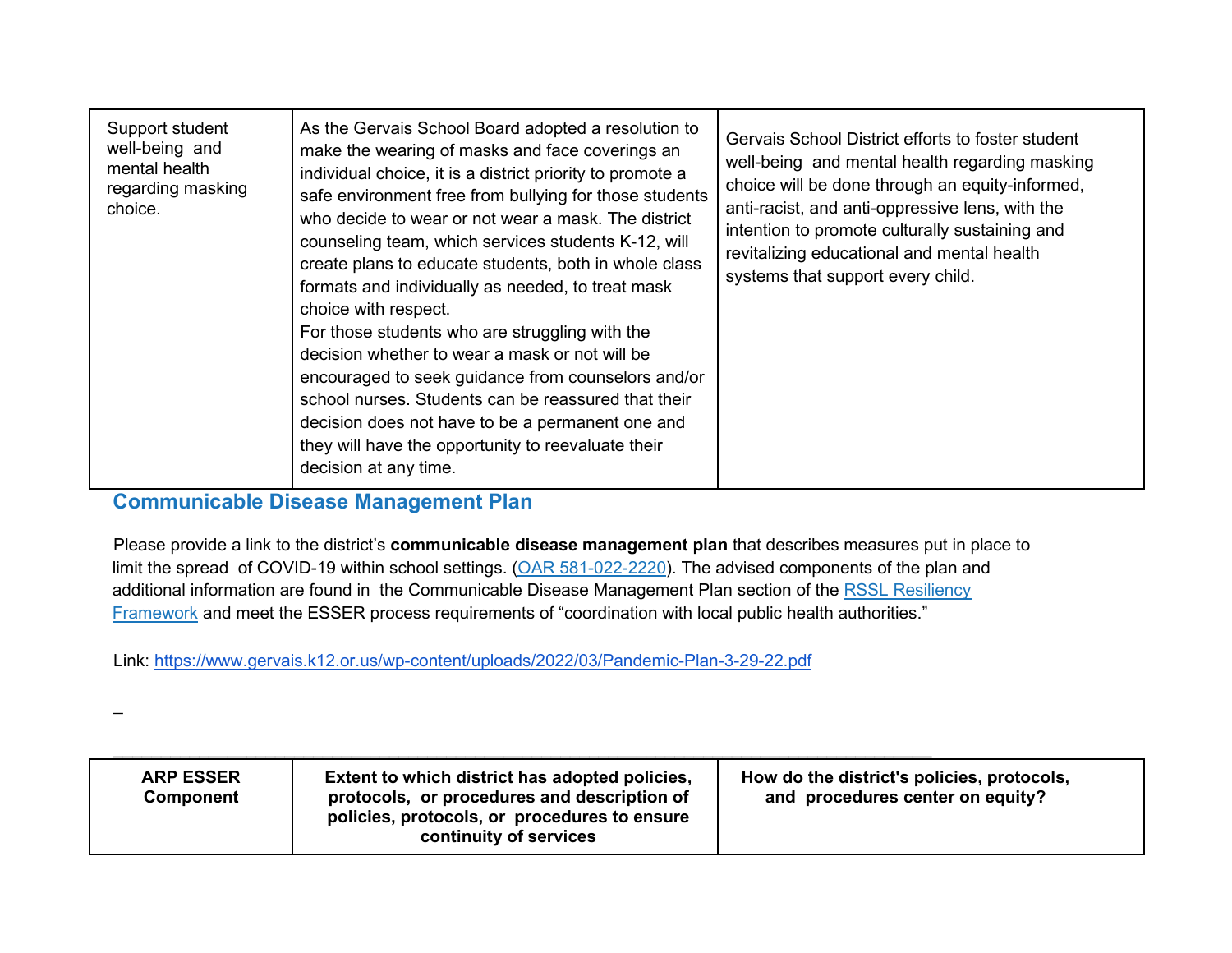| Coordination with<br>local public health<br>authority(ies)<br>including Tribal<br>health departments | Logs of students and staff sent home due to COVID-<br>19 symptoms and contact tracing information will be<br>sent to Marion County Health Authority as needed<br>and follow their recommendations. The district has<br>had the opportunity to successfully engage in this<br>process due to situations reported in the previous<br>school year and two previous summer schools (2020)<br>and 2021). The district's full-time nurse coordinates all<br>COVID-19 related questions and concerns through<br>the local public health authority school liaison officer,<br>as needed. | Coordination with the local public health<br>authorities will be done through an equity-<br>informed, anti-racist, and anti-oppressive lens,<br>with the intention to promote culturally sustaining<br>and revitalizing educational and health-care<br>systems that support every child. The district has<br>partnered with local healthcare providers, such as<br>Salem Health, to provide opportunities to our<br>community members who do not have access to<br>health care in Gervais. |
|------------------------------------------------------------------------------------------------------|----------------------------------------------------------------------------------------------------------------------------------------------------------------------------------------------------------------------------------------------------------------------------------------------------------------------------------------------------------------------------------------------------------------------------------------------------------------------------------------------------------------------------------------------------------------------------------|--------------------------------------------------------------------------------------------------------------------------------------------------------------------------------------------------------------------------------------------------------------------------------------------------------------------------------------------------------------------------------------------------------------------------------------------------------------------------------------------|
|------------------------------------------------------------------------------------------------------|----------------------------------------------------------------------------------------------------------------------------------------------------------------------------------------------------------------------------------------------------------------------------------------------------------------------------------------------------------------------------------------------------------------------------------------------------------------------------------------------------------------------------------------------------------------------------------|--------------------------------------------------------------------------------------------------------------------------------------------------------------------------------------------------------------------------------------------------------------------------------------------------------------------------------------------------------------------------------------------------------------------------------------------------------------------------------------------|

#### **Isolation Plan**

Please provide a link to the district's plan to **maintain health care and space** that is appropriately supervised and adequately equipped for providing first aid, and **isolates** the sick or injured child. (OAR 581-022-2220). If planning for this space is in your communicable disease management plan for COVID-19, please provide the page number. Additional information about the Isolation Plan can be found in the Isolation & Quarantine Protocols section of the RSSL Resiliency Framework.

Link: Information can be found by following this link[:https://www.gervais.k12.or.us/covid-19-helpful-information/](https://www.gervais.k12.or.us/covid-19-helpful-information/)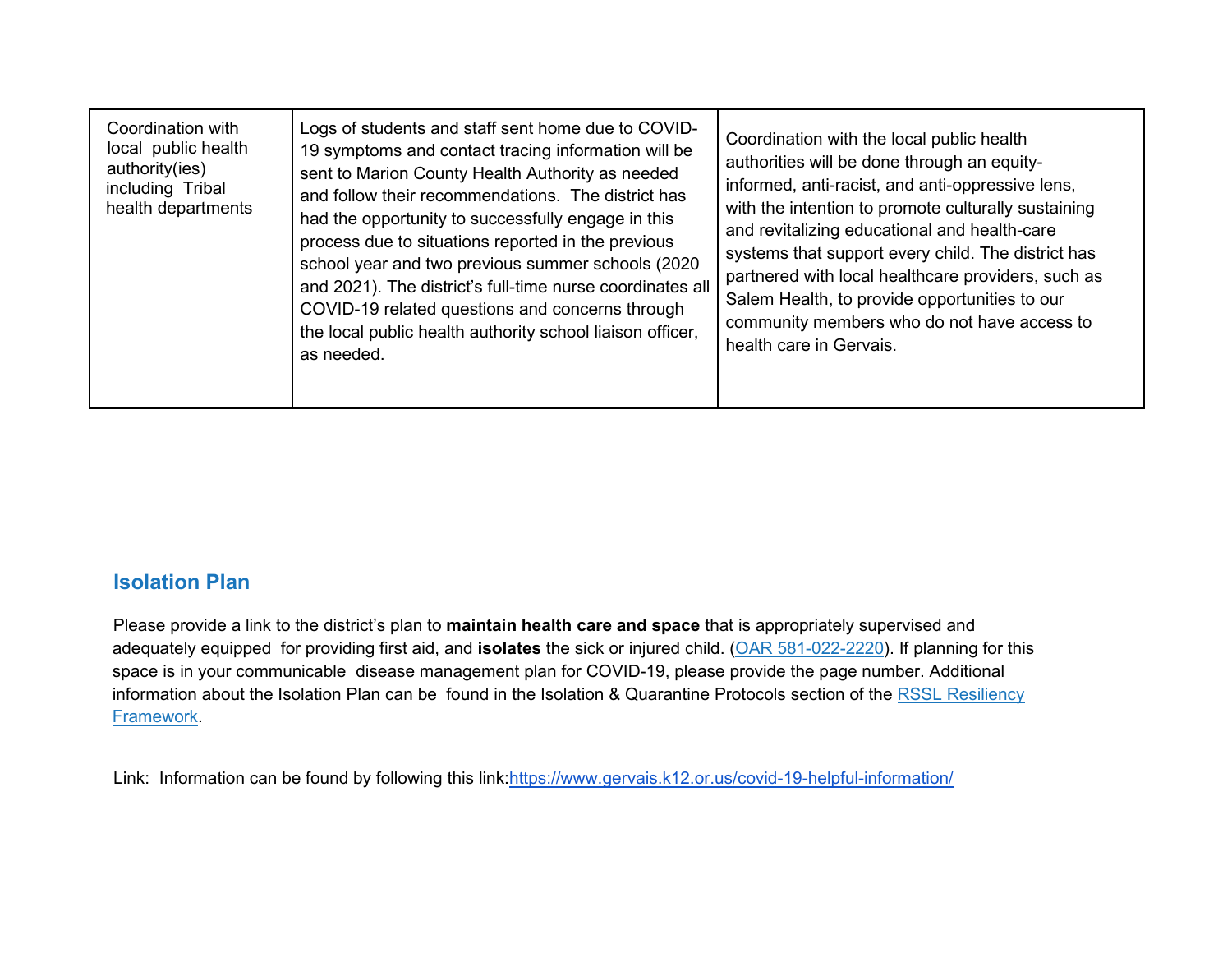*Continued on next page.*

### **Health and Safety Strategies**

School administrators are required to **exclude staff or students from school** whom they have reason to suspect have been exposed to COVID-19. (OAR 333-019-0010)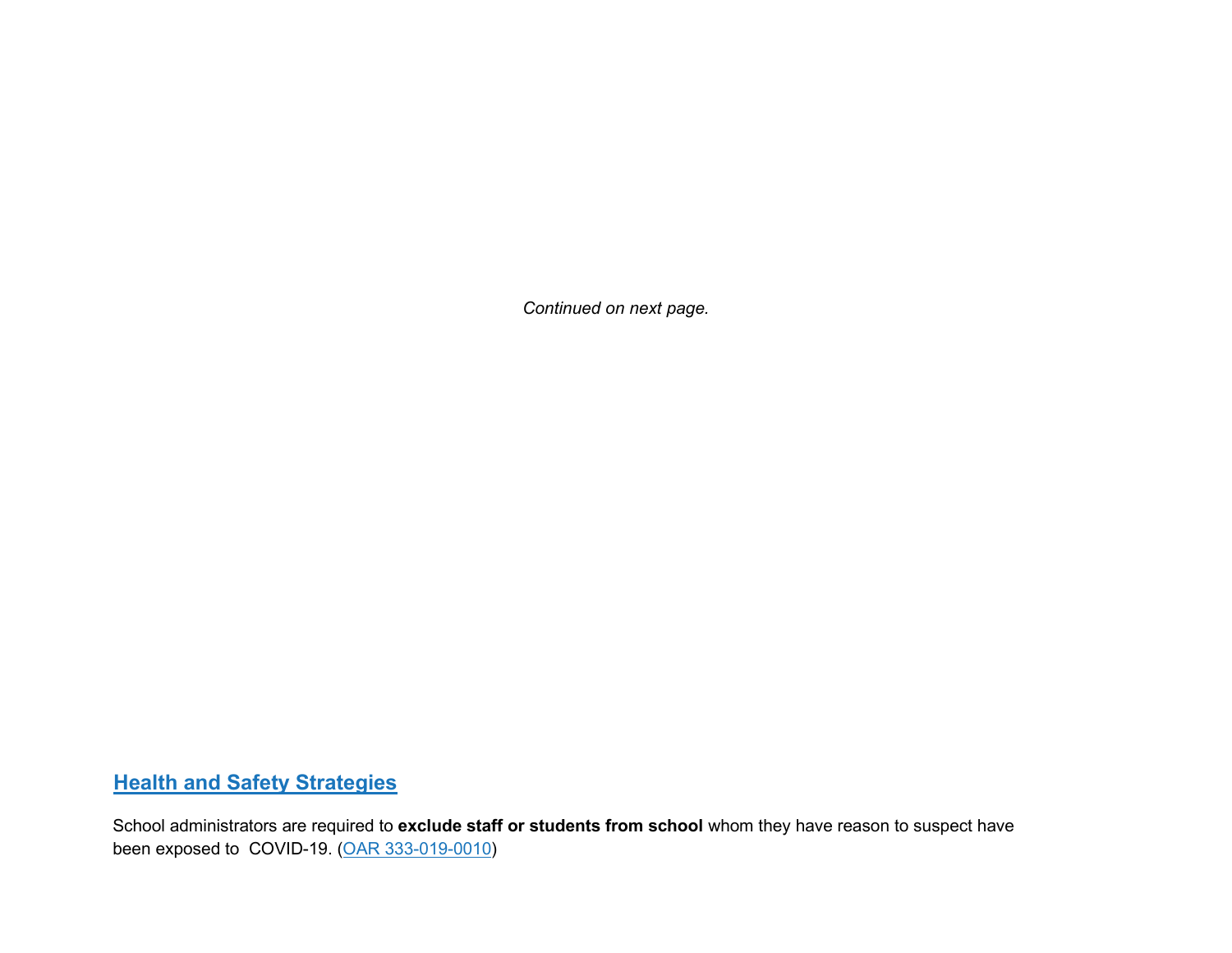Please complete the table below to include the extent to which the district has adopted policies and the description of each policy for each health and safety strategy. In developing the response, please review and consider the CDC guidance and the RSSL Resiliency Framework for each health and safety strategy. Additional documents to support district and school planning are available on the ODE Ready Schools, Safe Learners website.

| <b>Health and</b><br><b>Safety Strategy</b>                                           | Extet to which district has adopted policies,<br>protocols, or procedures and description<br>thereof                                                                                                                                                                                                                                                                                                                                                                                                                                                                                                                                                                                                                                                                                                                                                                                                                                                                                                                                                                                                                                                                                  | How do the district's policies, protocols, and<br>procedures center on equity?                                                                                                                                                                                                                                                                                                                                                                                                                                                                                 |
|---------------------------------------------------------------------------------------|---------------------------------------------------------------------------------------------------------------------------------------------------------------------------------------------------------------------------------------------------------------------------------------------------------------------------------------------------------------------------------------------------------------------------------------------------------------------------------------------------------------------------------------------------------------------------------------------------------------------------------------------------------------------------------------------------------------------------------------------------------------------------------------------------------------------------------------------------------------------------------------------------------------------------------------------------------------------------------------------------------------------------------------------------------------------------------------------------------------------------------------------------------------------------------------|----------------------------------------------------------------------------------------------------------------------------------------------------------------------------------------------------------------------------------------------------------------------------------------------------------------------------------------------------------------------------------------------------------------------------------------------------------------------------------------------------------------------------------------------------------------|
| COVID-19<br>vaccinations to<br>educators, other staff,<br>and students if<br>eligible | All staff have had the opportunity to receive a<br>vaccination, either through their choice of a health<br>care provider or on-site vaccination clinics that have<br>been made available on Gervais School District<br>property. Vaccination clinics have been coordinated<br>with community partners, such as Salem Health, and<br>Salud Medical Center along with FEMA.<br>With the announcement of the Governor's new<br>vaccination mandate for all employees, volunteers<br>and contractors in the school setting, the district has<br>scheduled additional vaccination clinics for both staff<br>and their family members.<br>The district will also continue to provide opportunities<br>to students and community members throughout the<br>year. The most recent on-site vaccination clinics will<br>be offered in March 2022.<br>The district makes a great effort in getting<br>communication out to staff, students and other<br>community members about upcoming COVID-19<br>vaccine clinics. Some examples of this include<br>sending flyers home with students, posting on school<br>social media, GSD mobile application, and posting<br>flyers around the community. | Gervais School District COVID-19 vaccination<br>policies will be done through an equity-informed,<br>anti-racist, and anti-oppressive lens, with the<br>intention to promote culturally sustaining and<br>revitalizing educational and health-care systems<br>that support every child. We have worked with<br>public health agencies to provide onsite clinics as<br>well as community outreach and education<br>through Peace Corp volunteers canvassing<br>neighborhoods to provide education and even<br>administering vaccines on people's front porches. |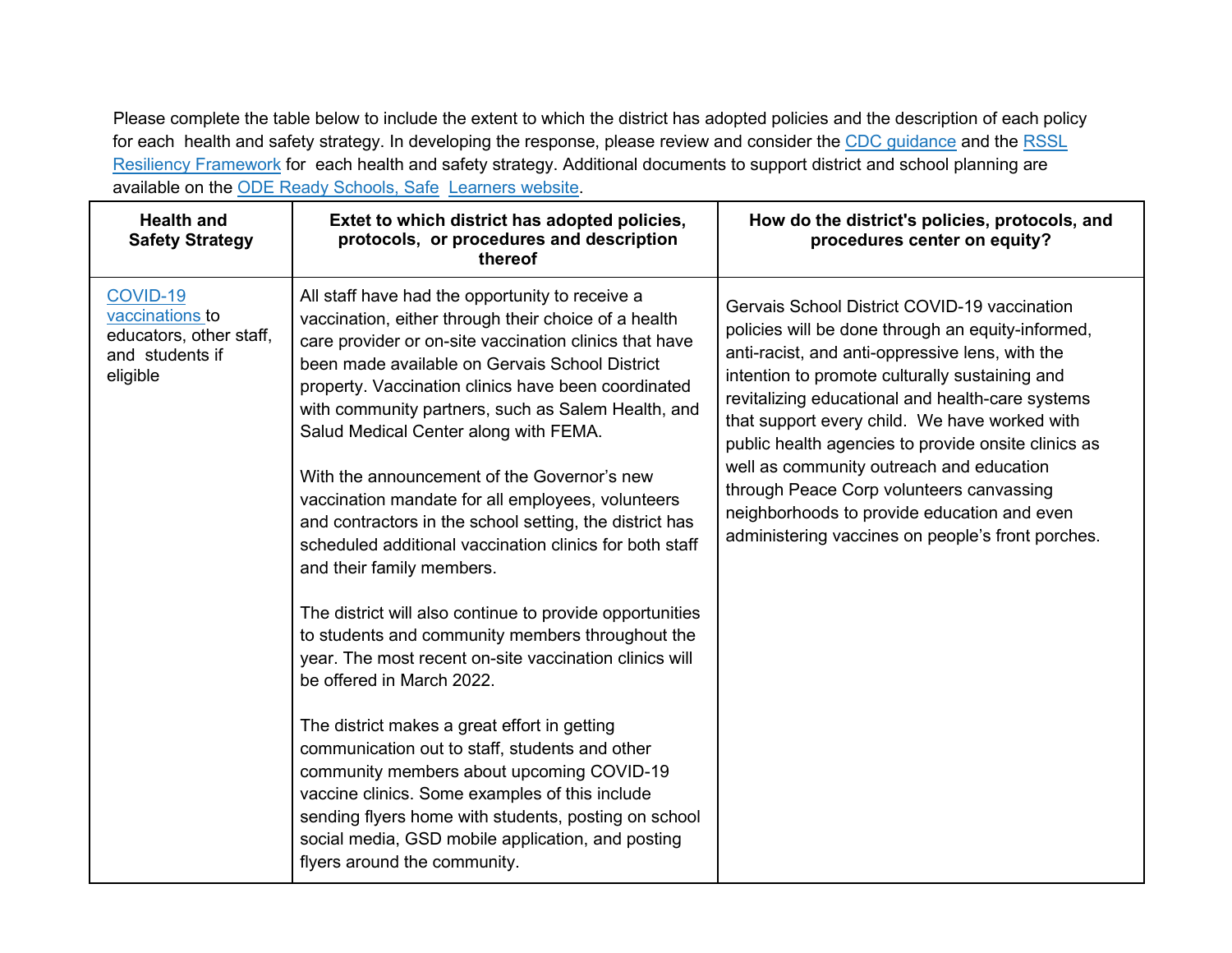| All employees are encouraged to contact school<br>nurses for questions or concerns regarding the<br>COVID-19 vaccine. |  |
|-----------------------------------------------------------------------------------------------------------------------|--|
|                                                                                                                       |  |

| <b>Health and</b><br><b>Safety Strategy</b>           | Extent to which district has adopted policies,<br>protocols, or procedures and description<br>thereof                                                                                                                                                                                                                                                                                                                                                                                                                                                          | How do the district's policies, protocols, and<br>procedures center on equity?                                                                                                                                                                                                                                                                                                                                                                                                                                                                                                                                                                                                                                                 |
|-------------------------------------------------------|----------------------------------------------------------------------------------------------------------------------------------------------------------------------------------------------------------------------------------------------------------------------------------------------------------------------------------------------------------------------------------------------------------------------------------------------------------------------------------------------------------------------------------------------------------------|--------------------------------------------------------------------------------------------------------------------------------------------------------------------------------------------------------------------------------------------------------------------------------------------------------------------------------------------------------------------------------------------------------------------------------------------------------------------------------------------------------------------------------------------------------------------------------------------------------------------------------------------------------------------------------------------------------------------------------|
| Universal and correct<br>wearing of face<br>coverings | 1. All staff and students may wear face masks if they<br>choose to do so. All staff and students will follow<br>current mandates specific to face coverings.<br>2. Guidelines and best practices as recommended by<br>ODE and the Oregon Health Authority will be followed<br>by specialists and other staff who may need to work<br>more closely with students.<br>3. Students will receive instruction on how to properly<br>wear a face covering and accommodations will be<br>made for staff and students as needed and as<br>allowed by ODE/OHA policies. | The district has used multiple modes of communication in<br>multiple languages regarding face coverings. The district<br>also sent home flyers with visuals on masking<br>requirements and how to wear them. The flyers are also<br>posted in classrooms, restrooms and other locations<br>throughout all buildings. The district also provides<br>facemasks for use in locations that are easily accessible so<br>no one has to ask for them.<br>[Read in the daily announcements and e-mailed home to parents]<br><b>GHS Sample Announcement:</b><br>When we move to "mask-optional" we want all<br>students and staff to know that:<br>- COVID 19 is still out there<br>- each person gets to make their own decision about |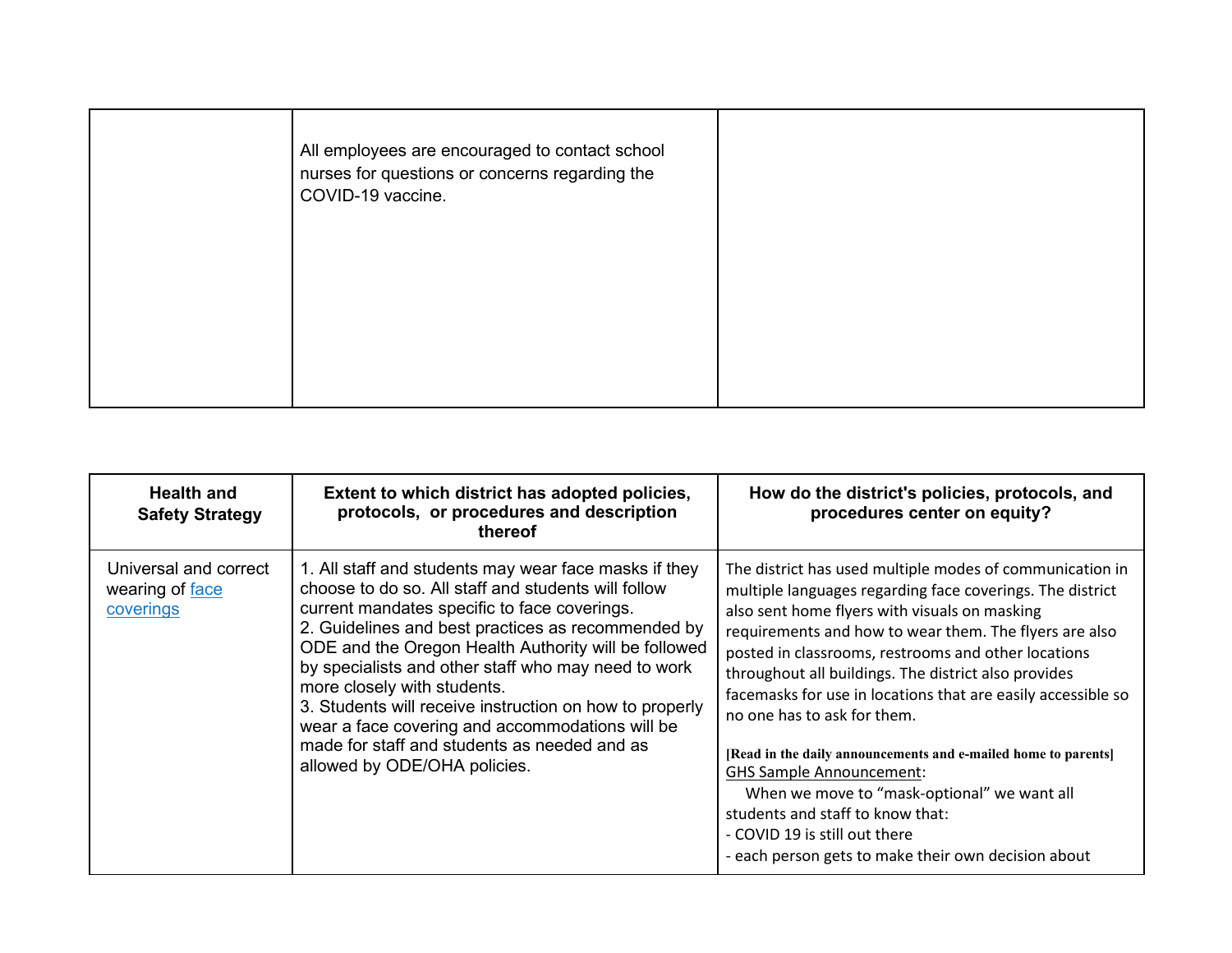| whether to wear or not wear a mask                            |
|---------------------------------------------------------------|
| - everyone is welcome to continue wearing a mask              |
| - we must be gracious and let everyone make their own         |
| decision about masking. There is no place in this discussion  |
| to criticize or harass someone over their choice to wear or   |
| not wear a mask.                                              |
| - consistently wearing your tracing badge and keeping it      |
| turned on will become even more important                     |
| State officials strongly recommend that people in high-       |
| risk groups continue to wear masks in indoor public           |
| settings even if restrictions are lifted. They include people |
| who are at higher risk because they are unvaccinated;         |
| immuno-compromised; have underlying health conditions         |
| that put them at higher risk of complications; are 65 or      |
| older; or who live with someone in one of those               |
| categories.                                                   |
|                                                               |
| GMS Communication with students and parents:                  |
|                                                               |
| When we move to "mask-optional" we want all students          |
| and staff to know that:                                       |
| - COVID 19 is still out there                                 |
| - each person gets to make their own decision about           |
| whether to wear or not wear a mask                            |
| - everyone is welcome to continue wearing a mask              |
| - we must be gracious and let everyone make their own         |
| decision about masking. There is no place in this discussion  |
| to criticize or harass someone over their choice to wear or   |
| not wear a mask.                                              |
| - consistently wearing your tracing badge and keeping it      |
| turned on will become even more important as we may           |
| need to identify students who experience close contact.       |
| State officials strongly recommend that people in high-       |
| risk groups continue to wear masks in indoor public           |
| settings even if restrictions are lifted. They include people |
| who are at higher risk because they are unvaccinated;         |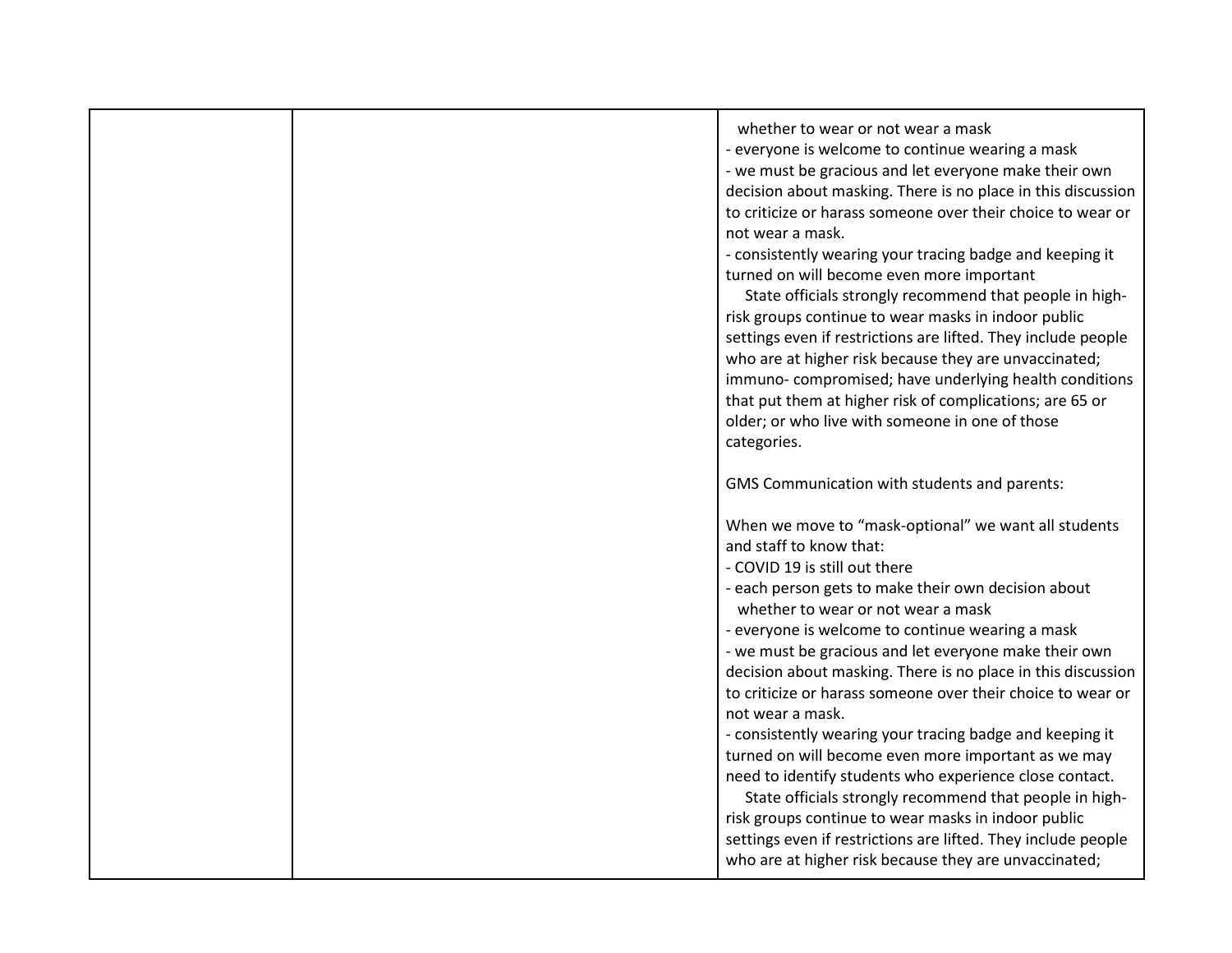|                                             |                                                                                                                                                                                                                                                                                                                                                                                                                                                                                                                                                                                                                                                                                                                                                                                                                                                                                                                                                                                                                        | immuno-compromised; have underlying health conditions<br>that put them at higher risk of complications; are 65 or<br>older; or who live with someone in one of those<br>categories.                                                                  |
|---------------------------------------------|------------------------------------------------------------------------------------------------------------------------------------------------------------------------------------------------------------------------------------------------------------------------------------------------------------------------------------------------------------------------------------------------------------------------------------------------------------------------------------------------------------------------------------------------------------------------------------------------------------------------------------------------------------------------------------------------------------------------------------------------------------------------------------------------------------------------------------------------------------------------------------------------------------------------------------------------------------------------------------------------------------------------|------------------------------------------------------------------------------------------------------------------------------------------------------------------------------------------------------------------------------------------------------|
| <b>Physical distancing</b><br>and cohorting | Stable cohorts at the elementary school will be<br>established at the beginning of each day when<br>students arrive at school. Students will be placed in<br>the smallest cohort groupings possible.<br>Contact tracing: The district will provide cohort<br>notifications when exposures occur. These<br>notifications allow individuals and families to take<br>additional precautions according to their individual<br>needs.<br>Entrances/Exits, Meals and Restrooms: Depending<br>on the school building, systems are put in place to<br>reduce the risk of exposure including but not limited to<br>Student cohorts are assigned to specific<br>entrances/exits and restrooms, and times will be<br>staggered to prevent cohort interactions at<br>entrance/exit locations and bathrooms. Meals times<br>(breakfast and lunch) shall be hosted in cafeteria<br>spaces under controlled conditions using social<br>distancing measures whenever possible including the<br>use of outdoor eating spaces and tents. | The district focused on providing education and<br>directions as well as setting up systems that<br>apply to all settings. For students whose<br>disabilities make it difficult to comply we provide<br>additional safety protections and protocols. |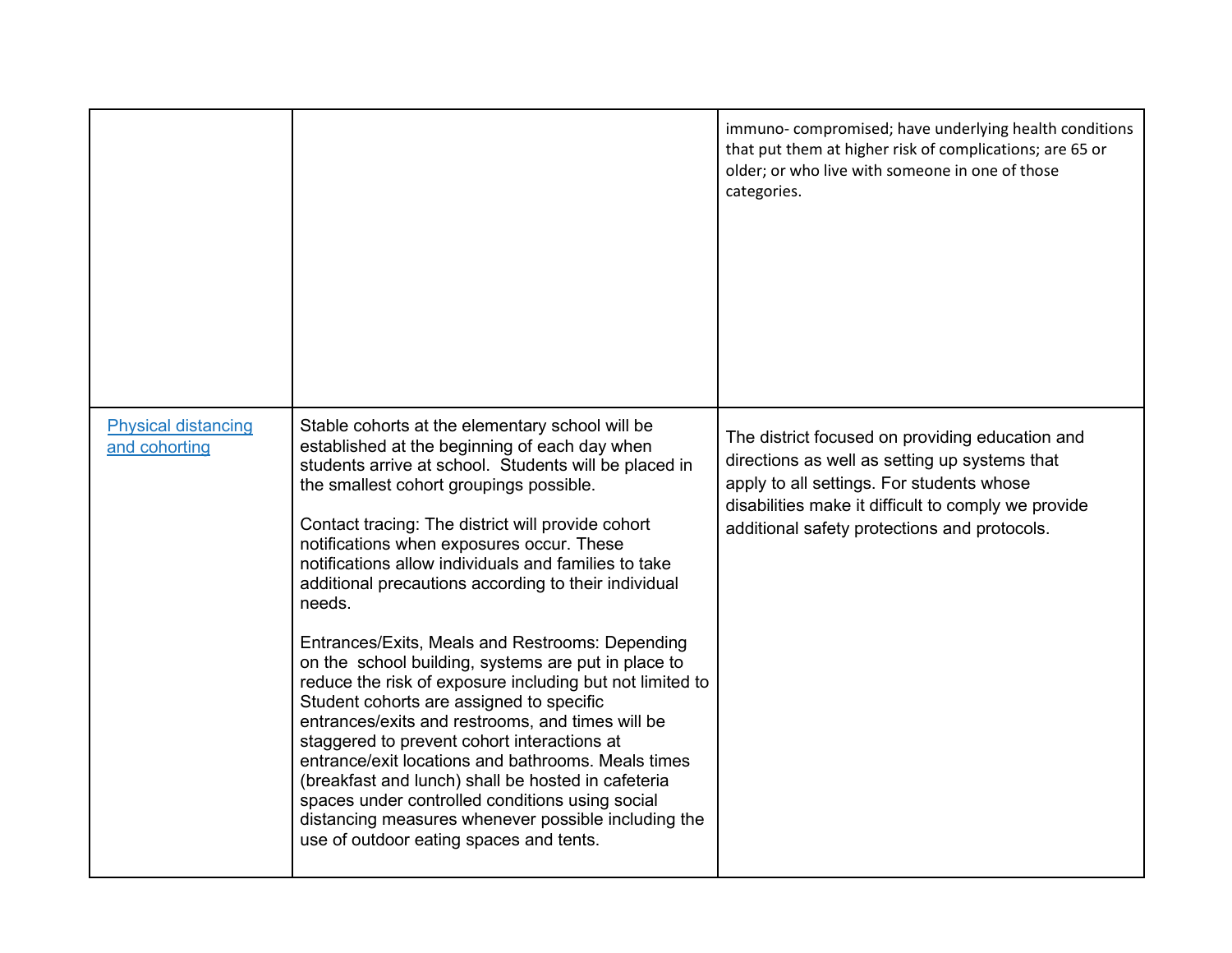| Cohort Assignments: in most cases, students shall be<br>assigned to the minimum number of cohorts possible<br>for them to participate in their academic and<br>extracurricular requirements.                                                           |  |
|--------------------------------------------------------------------------------------------------------------------------------------------------------------------------------------------------------------------------------------------------------|--|
| For the middle and high school settings, students will<br>continue to wear the tracing badges at all times and<br>will scan those daily so the information is readily<br>available should a possible exposure or infection<br>need to be investigated. |  |

| <b>Health and</b><br><b>Safety Strategy</b> | Extent to which district has adopted policies,<br>protocols, or procedures and description<br>thereof                                                                                                                                                                                                                                                                                                                                                                                                                                                                                                                                                                                                                                                     | How do the district's policies, protocols, and<br>procedures center on equity?                                                                                                                                                                                                                                                                                                                                                                                           |
|---------------------------------------------|-----------------------------------------------------------------------------------------------------------------------------------------------------------------------------------------------------------------------------------------------------------------------------------------------------------------------------------------------------------------------------------------------------------------------------------------------------------------------------------------------------------------------------------------------------------------------------------------------------------------------------------------------------------------------------------------------------------------------------------------------------------|--------------------------------------------------------------------------------------------------------------------------------------------------------------------------------------------------------------------------------------------------------------------------------------------------------------------------------------------------------------------------------------------------------------------------------------------------------------------------|
| Ventilation and air flow                    | Gervais School District will operate ventilation<br>systems properly and/or increase circulation of<br>outdoor air as much as possible by opening windows<br>and doors, using fans, approved air purifying units,<br>and through other methods Appropriate district<br>personnel will run ventilation systems continuously<br>and change filters frequently. Personnel will not use<br>fans if they pose a safety or health risk, such as<br>increasing exposure to pollen/allergens or<br>exacerbating asthma symptoms. School personnel<br>will consider the need for increased ventilation in<br>areas where students with special health care needs<br>receive medication or treatments.<br>Facilities will be cleaned and disinfected at least daily | The school district's Facilities Manager and member of the<br>risk assessment team for all buildings and listed as a<br>contact in the pandemic plan.<br>The district assesses each building and learning space for<br>adequacy in providing safe and healthy learning<br>environments. The district is using information from Long<br>Range Facilities Assessment to determine how to best<br>support all students in creating spaces that are<br>environmentally safe. |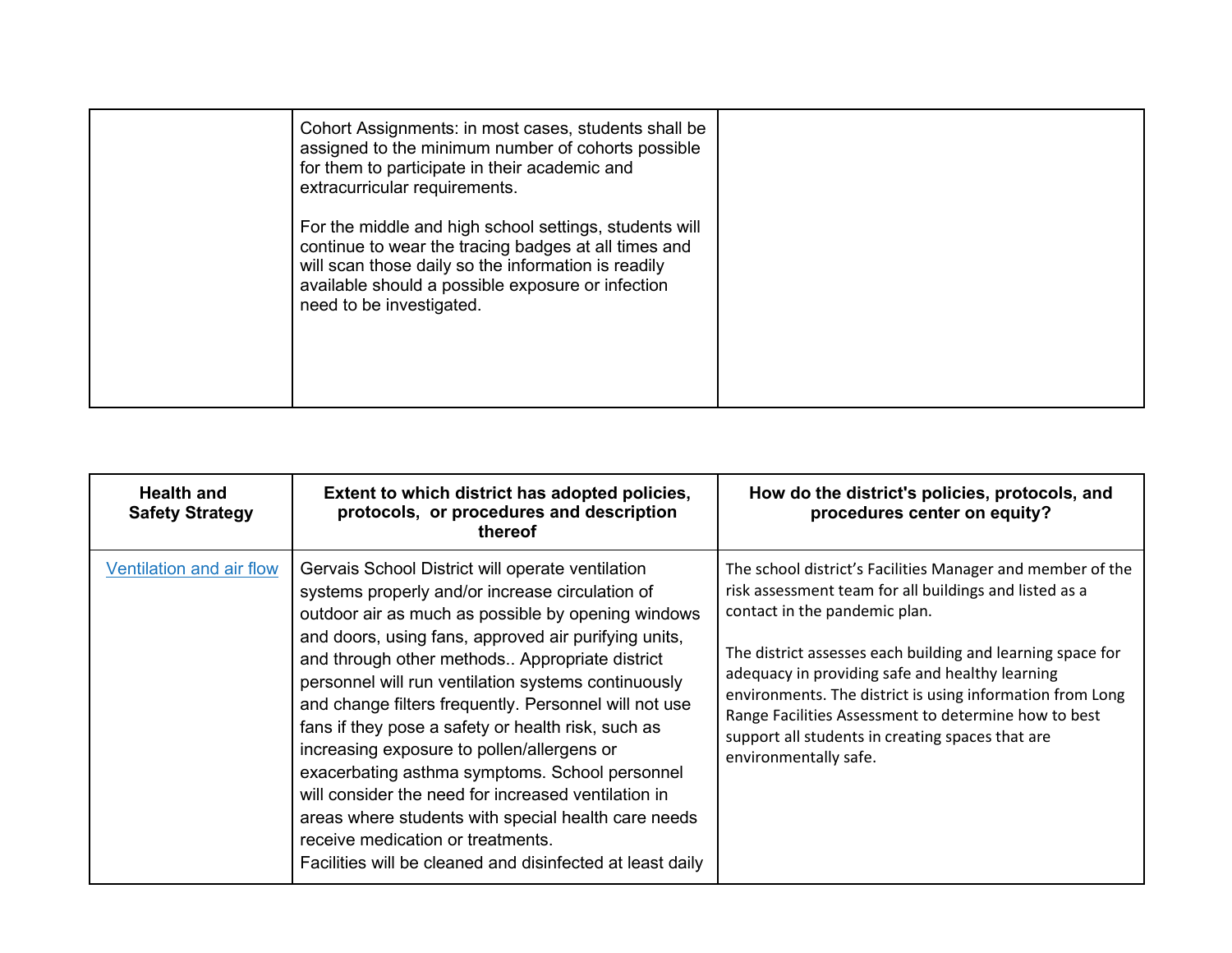|                                                 | to prevent transmission of the virus from surfaces.                                                                                                                                                                                                                                                                                                                                                                                                                                                            |                                                                                                                                                                                                                                                                                                                                                                                                                                                                   |
|-------------------------------------------------|----------------------------------------------------------------------------------------------------------------------------------------------------------------------------------------------------------------------------------------------------------------------------------------------------------------------------------------------------------------------------------------------------------------------------------------------------------------------------------------------------------------|-------------------------------------------------------------------------------------------------------------------------------------------------------------------------------------------------------------------------------------------------------------------------------------------------------------------------------------------------------------------------------------------------------------------------------------------------------------------|
| <b>Handwashing and</b><br>respiratory etiquette | Handwashing stations or hand-sanitizers will be<br>placed by each entrance prior to student entrance to<br>classes, and students may utilize classroom stations<br>to wash hands.<br>All students will have access to hand washing prior to<br>meals. Frequent opportunities for hand washing will<br>be provided throughout the school day. Hand washing<br>will be supplemented with the use of hand sanitizer.<br>Appropriate signage for proper handwashing<br>techniques will be posted in all restrooms. | Gervais School District handwashing and<br>respiratory etiquette policies will be done through<br>an equity-informed, anti-racist, and anti-<br>oppressive lens, with the intention to promote<br>culturally sustaining and revitalizing educational<br>and health-care systems that support every child.<br>The district used the educational materials<br>created and provided by ODE (multiple<br>languages) to provide education to families and<br>students. |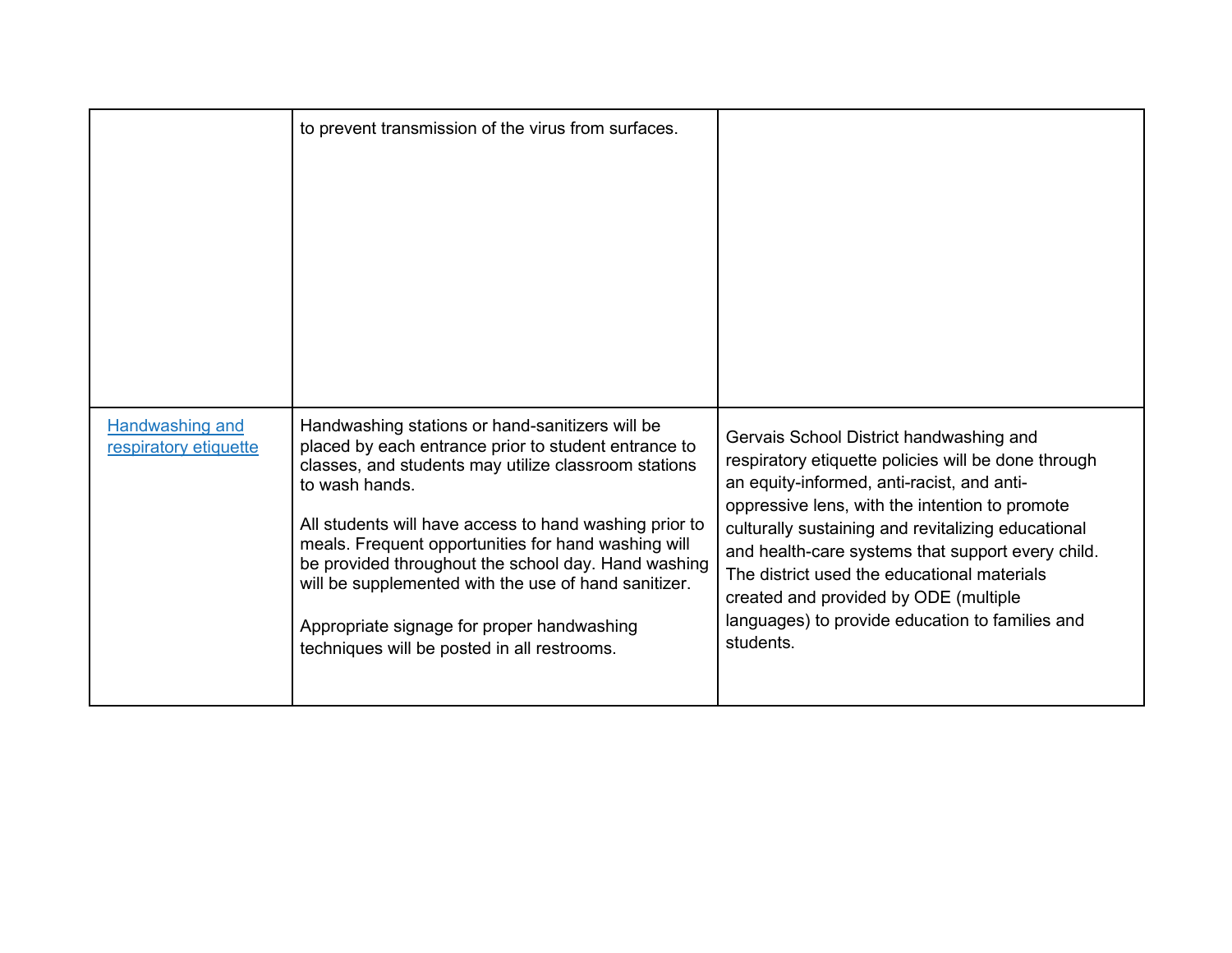| <b>Health and</b><br><b>Safety Strategy</b>     | Extent to which district has adopted policies,<br>protocols, or procedures and description<br>thereof                                                                                                                                                                                                                                                                                                                                                                                                                                                                                                                                                                                                      | How do the district's policies, protocols, and<br>procedures center on equity?                                                                                                                                                                                                                                                                  |
|-------------------------------------------------|------------------------------------------------------------------------------------------------------------------------------------------------------------------------------------------------------------------------------------------------------------------------------------------------------------------------------------------------------------------------------------------------------------------------------------------------------------------------------------------------------------------------------------------------------------------------------------------------------------------------------------------------------------------------------------------------------------|-------------------------------------------------------------------------------------------------------------------------------------------------------------------------------------------------------------------------------------------------------------------------------------------------------------------------------------------------|
| Free, on-site<br>COVID-19<br>diagnostic testing | Three opt-in COVID-19 testing programs are available<br>to all public and private schools in Oregon through<br>OHA.<br>Gervais School District offers test to stay enhanced<br>exposure testing with the Abbott BinaxNOW tests in<br>addition to at-home iHealth COVID-19 Rapid Antigen<br>Tests.                                                                                                                                                                                                                                                                                                                                                                                                          | Policies and pratices around Gervais School<br>District free, on-site COVID-19 diagnostic testing<br>procedures will be done through an equity-<br>informed, anti-racist, and anti-oppressive lens,<br>with the intention to promote culturally sustaining<br>and revitalizing educational and health-care<br>systems that support every child. |
|                                                 | Diagnostic testing for K-12 Students and Staff:<br>Gervais School District is enrolled in the COVID-19<br>Testing in Oregon's K-12 Schools Program, This<br>program is intended to test symptomatic and exposed<br>students and staff only. BinaxNow Rapid tests have<br>been used throughout the previous academic year,<br>and will continue to be used in the 2021/2022<br>academic year.                                                                                                                                                                                                                                                                                                               |                                                                                                                                                                                                                                                                                                                                                 |
|                                                 | iHealth COVID-19 Rapid Antigen Self-testing: .For<br>test to stay enhanced exposure testing using at-home<br>tests, Gervais School District will distribute kits<br>directly to exposed students. Testing is then<br>performed at home.<br>Instructional flyers are printed in multiple languages to<br>send home with students.<br>In addition, OHA in collaboration with ODE will send<br>iHealth antigen self-tests to all Title I schools in Oregon to<br>be sent home with students. Each Title I school will receive<br>enough tests to distribute one test kit (containing two<br>tests) to each student. Students and their families are<br>encouraged to use these tests if they develop symptoms |                                                                                                                                                                                                                                                                                                                                                 |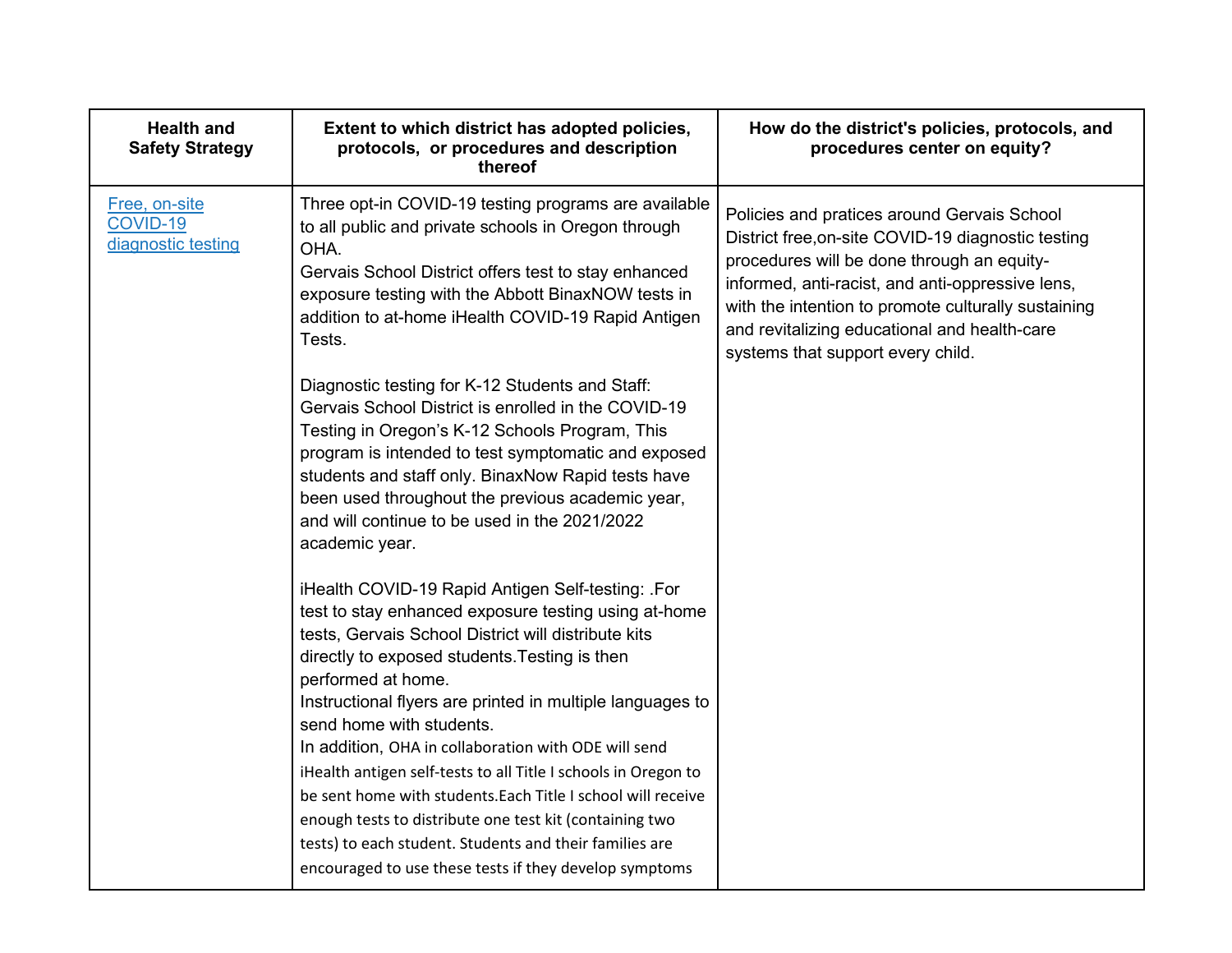| consistent with COVID-19 or who have had a known<br>exposure to COVID-19. |  |
|---------------------------------------------------------------------------|--|
|                                                                           |  |
|                                                                           |  |
|                                                                           |  |
|                                                                           |  |
|                                                                           |  |
|                                                                           |  |
|                                                                           |  |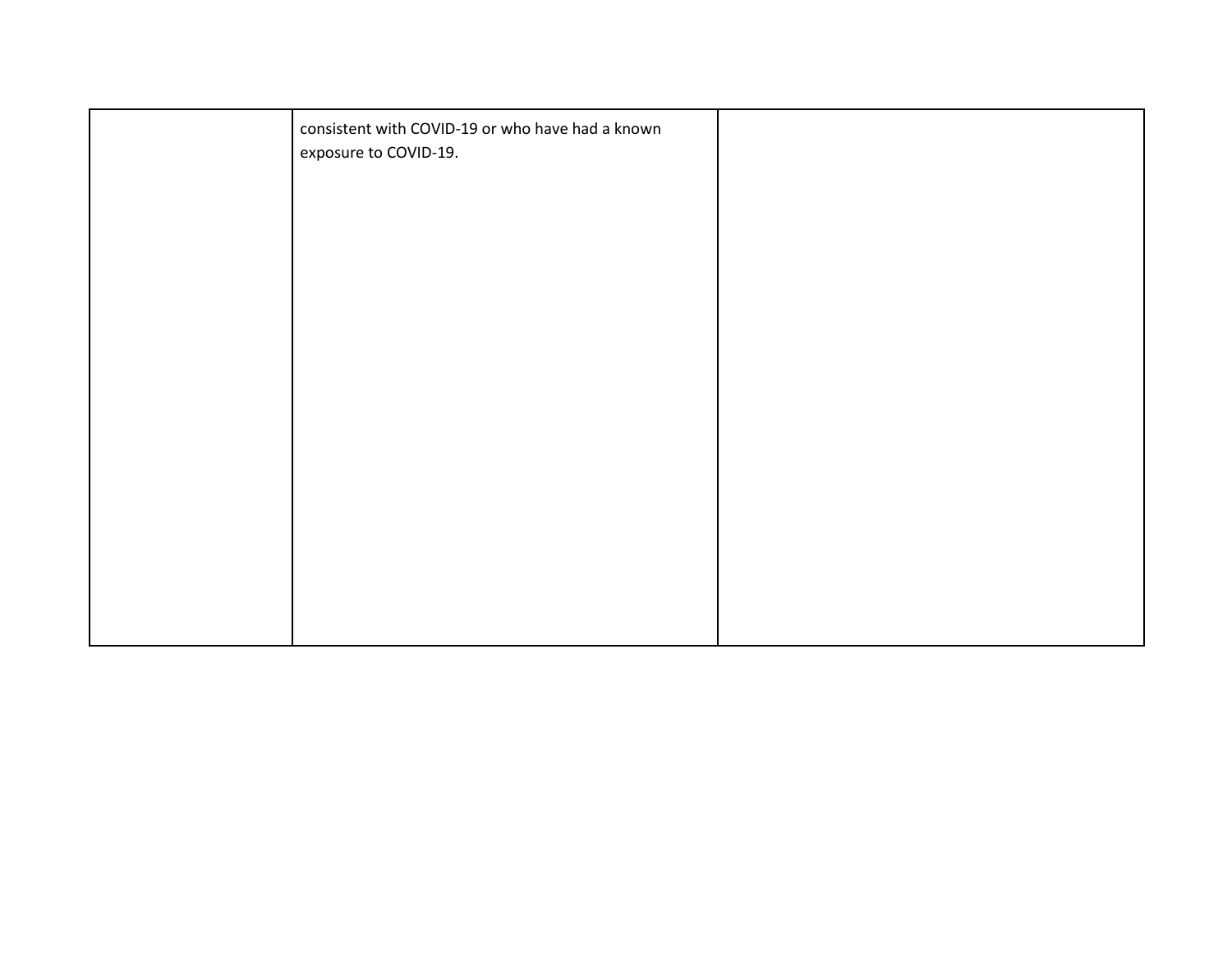| <b>COVID-19 screening</b><br>testing | Gervais School District (GSD) will offer screening<br>testing as follows:<br>Screening testing for K-12 Teachers/Staff. This is a<br>voluntary and confidential program through ODE/OHA<br>which offers free at-home weekly screening testing by<br>mail to any unvaccinated public or private K-12<br>teacher or staff member, including volunteers.<br>Vaccination status will not be verified. Screening<br>testing will be offered through the 2021-2022<br>academic year.<br>Screening testing will be offered for K-12 students<br>through this program for individuals without<br>symptoms of COVID-19 or exposure to COVID-19.<br>GSD will offer students screening for classroom<br>cohorts, extracurricular cohorts, or both. Participation<br>is voluntary and schools/families can opt-out at any<br>time. Participation in the program and all results are<br>confidential, however, positive COVID-19 results must<br>be reported to the local public health authority. These<br>projects are supported by the US DeptHHS. | Policies and pratices around Gervais School<br>District COVID-19 screening testing procedures<br>will be done through an equity-informed, anti-<br>racist, and anti-oppressive lens, with the intention<br>to promote culturally sustaining and revitalizing<br>educational and health-care systems that support<br>every child. The district currently uses the Oregon<br>Department of Education Equity lens while we<br>work to develop our own. We are sensitive to the<br>idea that many of our minority families first don't<br>have access to testing and secondly, may be<br>distrustful of the process. We provide written<br>materials, opportunities for in-person Q and A in<br>multiple languages and the school nurse is<br>present during these meetings. |
|--------------------------------------|------------------------------------------------------------------------------------------------------------------------------------------------------------------------------------------------------------------------------------------------------------------------------------------------------------------------------------------------------------------------------------------------------------------------------------------------------------------------------------------------------------------------------------------------------------------------------------------------------------------------------------------------------------------------------------------------------------------------------------------------------------------------------------------------------------------------------------------------------------------------------------------------------------------------------------------------------------------------------------------------------------------------------------------|--------------------------------------------------------------------------------------------------------------------------------------------------------------------------------------------------------------------------------------------------------------------------------------------------------------------------------------------------------------------------------------------------------------------------------------------------------------------------------------------------------------------------------------------------------------------------------------------------------------------------------------------------------------------------------------------------------------------------------------------------------------------------|
|--------------------------------------|------------------------------------------------------------------------------------------------------------------------------------------------------------------------------------------------------------------------------------------------------------------------------------------------------------------------------------------------------------------------------------------------------------------------------------------------------------------------------------------------------------------------------------------------------------------------------------------------------------------------------------------------------------------------------------------------------------------------------------------------------------------------------------------------------------------------------------------------------------------------------------------------------------------------------------------------------------------------------------------------------------------------------------------|--------------------------------------------------------------------------------------------------------------------------------------------------------------------------------------------------------------------------------------------------------------------------------------------------------------------------------------------------------------------------------------------------------------------------------------------------------------------------------------------------------------------------------------------------------------------------------------------------------------------------------------------------------------------------------------------------------------------------------------------------------------------------|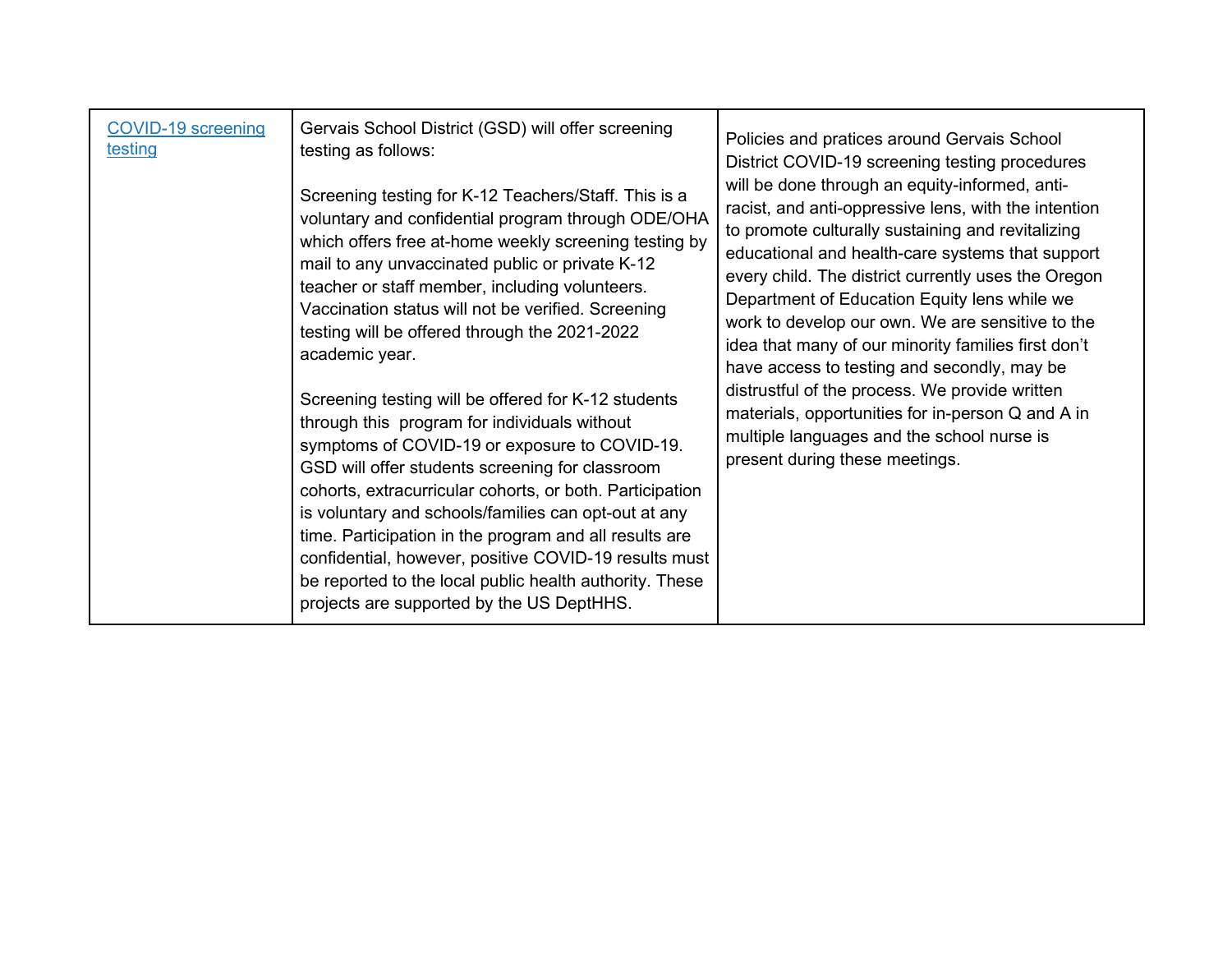| <b>Health and</b><br><b>Safety Strategy</b>                                                                                                                                                                                                      | Extent to which district has adopted policies,<br>protocols, or procedures and description<br>thereof                                                                                                                                                                                                                                                                                                                                                                                                                                                                                                                                                                                                                                                                                                                    | How do the district's policies, protocols, and<br>procedures center on equity?                                                                                                                                                                                                                                                                                                                                                                                                              |
|--------------------------------------------------------------------------------------------------------------------------------------------------------------------------------------------------------------------------------------------------|--------------------------------------------------------------------------------------------------------------------------------------------------------------------------------------------------------------------------------------------------------------------------------------------------------------------------------------------------------------------------------------------------------------------------------------------------------------------------------------------------------------------------------------------------------------------------------------------------------------------------------------------------------------------------------------------------------------------------------------------------------------------------------------------------------------------------|---------------------------------------------------------------------------------------------------------------------------------------------------------------------------------------------------------------------------------------------------------------------------------------------------------------------------------------------------------------------------------------------------------------------------------------------------------------------------------------------|
| <b>Public health</b><br>communication                                                                                                                                                                                                            | Letters outlining instructional models and options,<br>health and safety requirements and precautions will<br>be sent to parents in English and Spanish. Those will<br>also be posted and updated as needed throughout<br>the year on the district's website under the tab "Plans<br>and Updates for School Reopening."<br>Staff will be provided with the same information as it<br>is sent to parents. Staff will receive information<br>relative to performing their jobs and health and safety<br>protocols and expectations prior to resuming in-<br>person instruction as well as prior to engaging in<br>comprehensive distance learning.<br>Communications will be made available to parents<br>regarding exposures to possible and confirmed cases<br>based on guidance from Marion County Health<br>Authority. | Gervais School Distrit public health<br>communication will be done through an equity-<br>informed, anti-racist, and anti-oppressive lens,<br>with the intention to promote culturally sustaining<br>and revitalizing educational and health-care<br>systems that support every child. The district<br>uses a variety of communication tools, including<br>sending flyers (in multiple languages) home<br>during meal deliveries, using social media<br>platforms, emails and text messages. |
| Isolation:<br>Health care and a<br>designated space<br>that is appropriately<br>supervised and<br>adequately equipped<br>for providing first aid<br>and isolating the sick<br><b>or</b><br>injured child are<br>required by OAR<br>581-022-2220. | Schools have isolation rooms set up in each individual<br>building that meet the mandated standards set forth<br>by the Oregon Health Authority for such a space. For<br>those students who need to be driven to that location<br>the district will use the small Type 20 bus to transport.<br>The room will be supervised by a classified staff<br>member who will remain with students until parents<br>pick up and will provide written directions on what<br>needs to be provided to the district before the student<br>may return.<br>All isolation rooms are equipped with proper PPE for<br>both the student and the supervising staff member.<br>Each isolation room has appropriate signage to alert<br>others if the isolation room is in use and/or if the                                                    | All components of the isolation and quarantine<br>process have been reviewed with parents in<br>multiple languages and both in-person and zoom<br>meetings.                                                                                                                                                                                                                                                                                                                                 |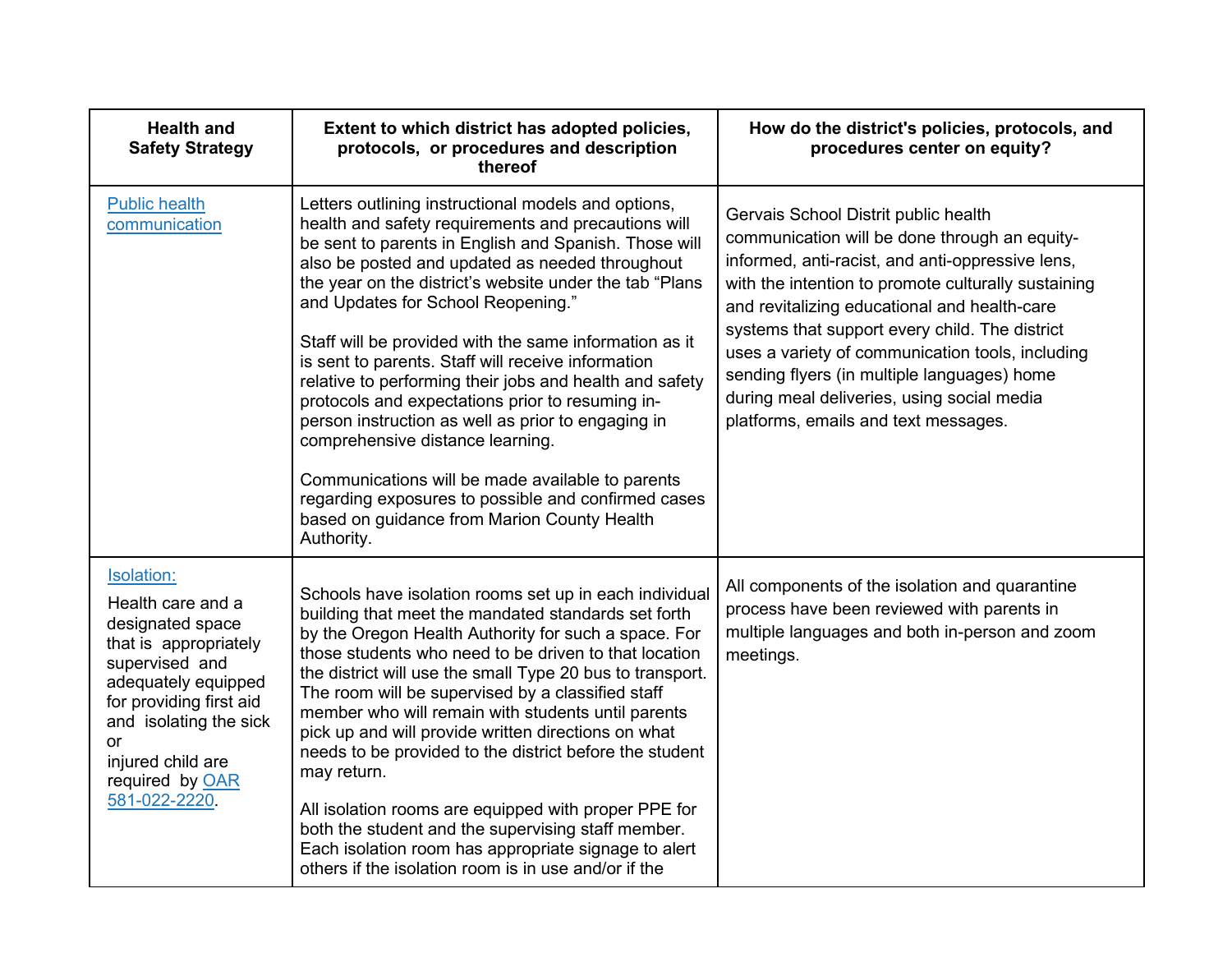| isolation room is clean and ready for entry. Janitorial<br>staff have been trained on how to properly and safely<br>disinfect the isolation after use including proper PPE<br>to wear. Janitorial staff understand that when they are<br>called to clean the isolation room, this is a priority to<br>keep the room ready and available for use when<br>needed. |  |
|-----------------------------------------------------------------------------------------------------------------------------------------------------------------------------------------------------------------------------------------------------------------------------------------------------------------------------------------------------------------|--|
|                                                                                                                                                                                                                                                                                                                                                                 |  |

| <b>Health and</b><br><b>Safety Strategy</b>                                                                                                                                                                  | Extent to which district has adopted policies,<br>protocols, or procedures and description<br>thereof                                                                                                                                                                                                                                                                                                                                                                                                                                                                                      | How do the district's policies, protocols, and<br>procedures center on equity?                                                                                                                                                                                                                   |
|--------------------------------------------------------------------------------------------------------------------------------------------------------------------------------------------------------------|--------------------------------------------------------------------------------------------------------------------------------------------------------------------------------------------------------------------------------------------------------------------------------------------------------------------------------------------------------------------------------------------------------------------------------------------------------------------------------------------------------------------------------------------------------------------------------------------|--------------------------------------------------------------------------------------------------------------------------------------------------------------------------------------------------------------------------------------------------------------------------------------------------|
| <b>Exclusion: School</b><br>administrators are<br>required to exclude<br>staff and students<br>from school whom<br>they have reason to<br>suspect have been<br>exposed to<br>COVID-19. (OAR<br>333-019-0010) | Staff and students who are ill must stay home from<br>school and must be sent home if they become ill at<br>school, particularly if they have COVID-19 symptoms.<br>Symptomatic staff or students should be evaluated<br>and offered free on-site COVID-19 testing, or offered<br>a free at home iHealth rapid testing kit, seek COVID-<br>19 testing from the school nurse, or their regular<br>physician.<br>If student or staff have a positive COVID-19 rapid test<br>or viral (PCR) test result: Individuals with COVID-19<br>should isolate for at least 5 days. To calculate the 5- | Gervais School District student and staff<br>exclusion procedures will be done through an<br>equity-informed, anti-racist, and anti-oppressive<br>lens, with the intention to promote culturally<br>sustaining and revitalizing educational and<br>health-care systems that support every child. |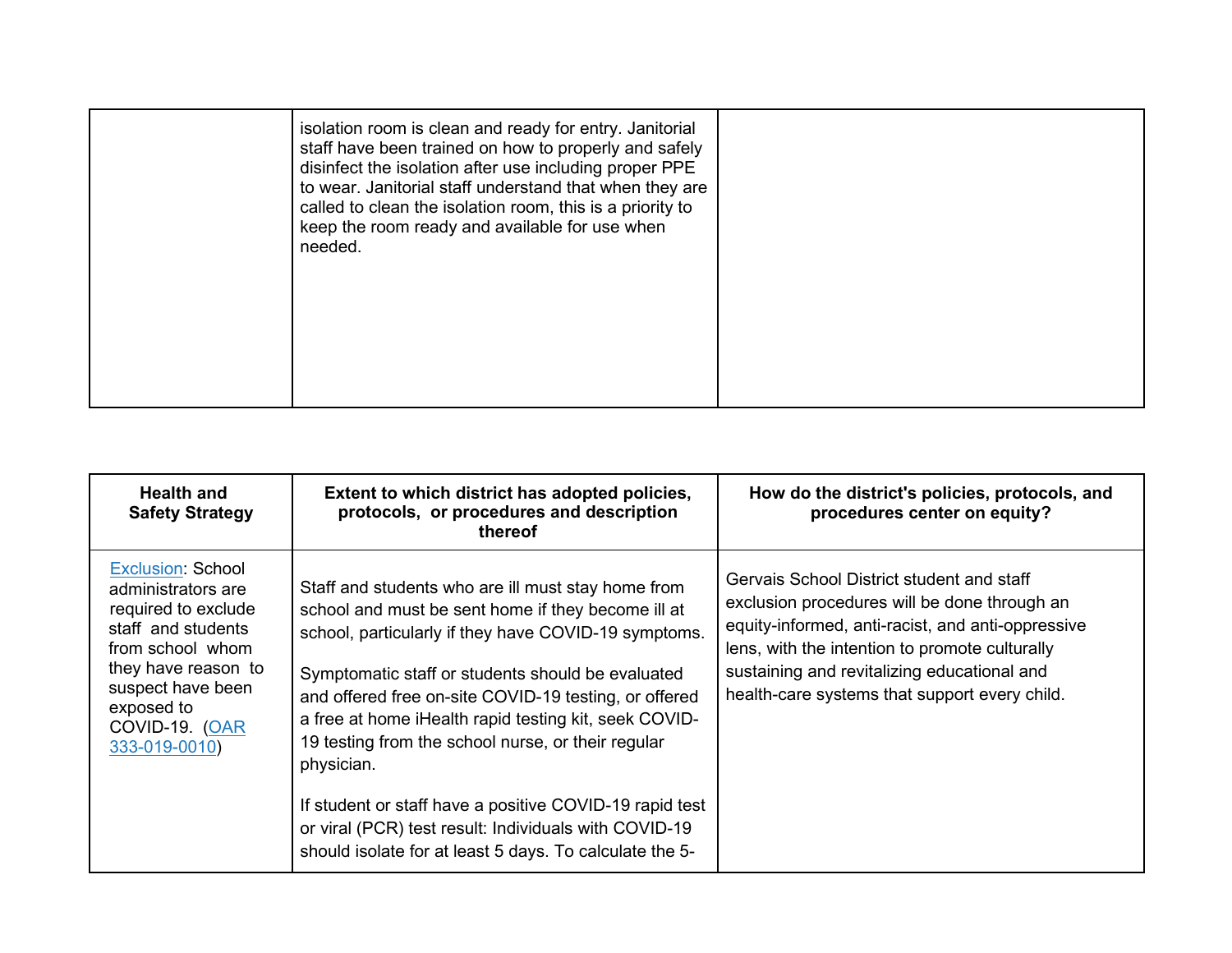| day isolation period, day 0 is the first day of<br>symptoms or a positive test result. Day 1 is the first<br>full day after the symptoms developed or a positive<br>test result. Isolation may end after 5 full days if the<br>individual is fever-free for 24 hours without the use of<br>fever-reducing medication and other symptoms have<br>improved. Individuals should wear a well-fitting mask<br>around others at home and in public for 5 additional<br>days (day 6 through day 10) after the end of the 5-day<br>isolation period. |  |
|----------------------------------------------------------------------------------------------------------------------------------------------------------------------------------------------------------------------------------------------------------------------------------------------------------------------------------------------------------------------------------------------------------------------------------------------------------------------------------------------------------------------------------------------|--|
| If staff or students have a negative COVID-19 viral<br>test (or if they have multiple tests, all tests are<br>negative), they should remain home until 24 hours<br>after fever is gone, without use of fever reducing<br>medicine, and other symptoms are improving.                                                                                                                                                                                                                                                                         |  |
| If a clear alternative diagnosis is identified as the<br>cause of the person's illness (e.g., a positive strep<br>throat test), then usual disease-specific return-to-<br>school guidance and Communicable Disease and<br>exclusion guidelines should be followed. The person<br>should be fever-free for 24 hours, without use of<br>fever-reducing medicine. A physician's note may be<br>required to return to school, to ensure that the person<br>is not contagious.                                                                    |  |
| The school district will involve school nurses and the<br>local public health authority, in accordance with<br>current guidelines from ODE/OHA Ready Schools<br>Safe Learners Resiliency Framework along with<br>Communicable Disease and Exclusion guidelines, in<br>development of protocols and assessment of                                                                                                                                                                                                                             |  |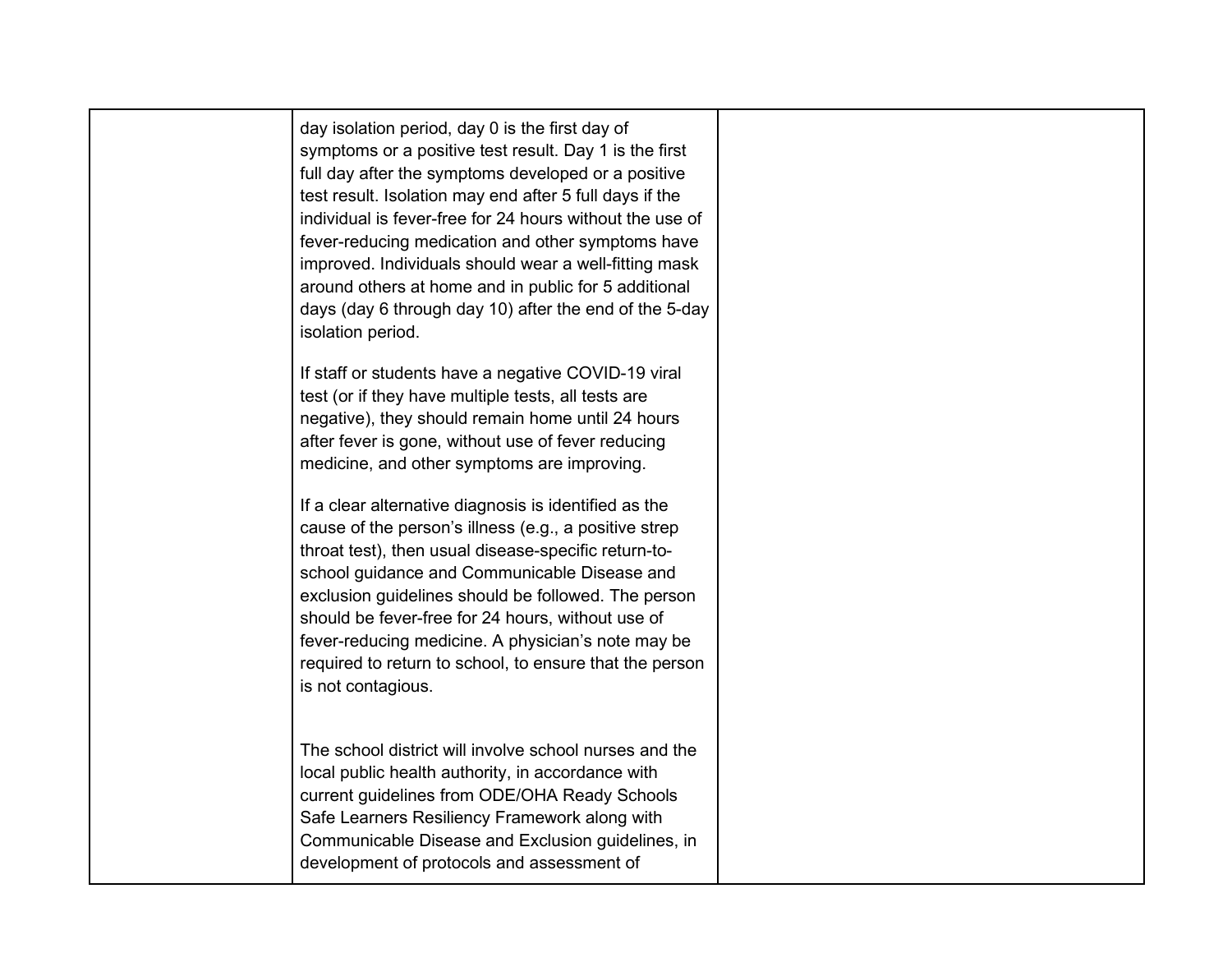| symptoms.                                                                                                   |  |
|-------------------------------------------------------------------------------------------------------------|--|
| The district will record and monitor the students and<br>staff being isolated or sent home for LPHA review. |  |
|                                                                                                             |  |
|                                                                                                             |  |
|                                                                                                             |  |
|                                                                                                             |  |

#### **Accommodations for Children with Disabilities**

Please describe the extent to which the district has adopted policies related to appropriate accommodation for children with disabilities with respect to health and safety protocols. Please describe any such policies.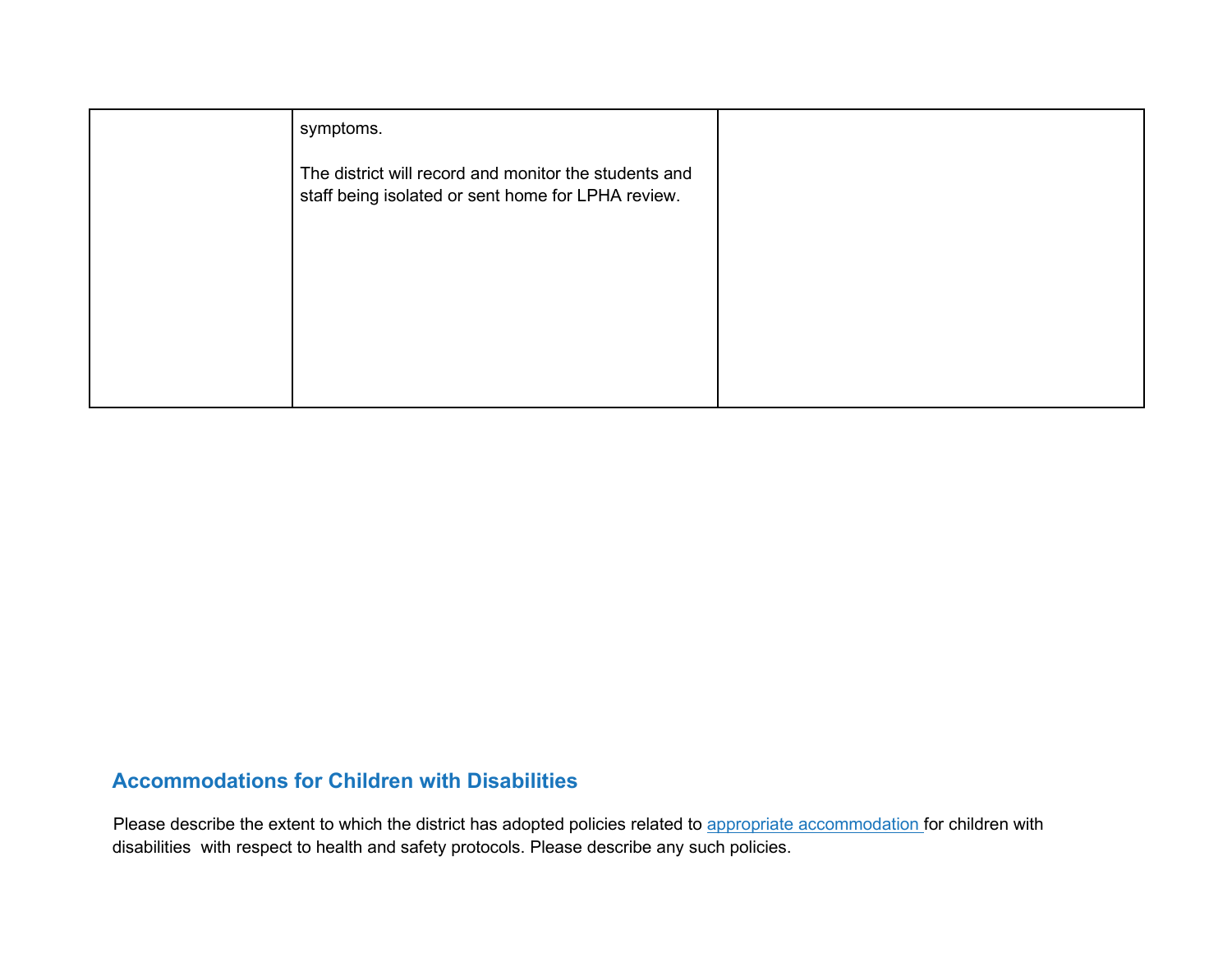The Gervais School District will adopt a policy related to appropriate accommodations for children with disabilities that align directly with the Oregon Department of Education's "Considering Reasonable Accommodation of Face Covering Requirements 2021-22 School Year" document, dated August 2021. We shall meet the existing statutory or regulatory requirements, specifically but not limited to: OAR 581-015-2080, OAR 581-021-0045 Discrimination Prohibited, OAR 581-022-0103, OAR 581-015-2040, 34 CFR 104.33, and 28 CFR § 35.130. In order to comply with relevant laws (e.g. ADA, IDEA, Section 504 of the Rehabilitation Act), Gervais School District will utilize existing district processes to determine if accommodations must be made for individuals who experience disability. This includes, but is not limited to: adaptation, accommodation, and/or modification of face covering requirements that should be considered based on an individual's unique needs and circumstances. Furthermore, we will not deny in-person instruction for students with physician's orders to not wear face coverings due to existing medical conditions or other health related concerns. For students protected under ADA/IDEA who abstain from wearing a face covering, or students whose families determine the student will not wear a face covering, the IEP/IFSP or 504 team will access ODE's "Considering Reasonable Accommodation of Face Covering Requirements 2021-22 School Year" document, referenced above, for additional guidance.

## **Updates to this Plan**

To remain in compliance with ARP ESSER requirements, school districts must regularly, but no less frequently than every six months (taking into consideration the timing of significant changes to CDC guidance on reopening schools), review, and as appropriate, revise its Safe Return to In Person Instruction and Continuity of Services Plan.